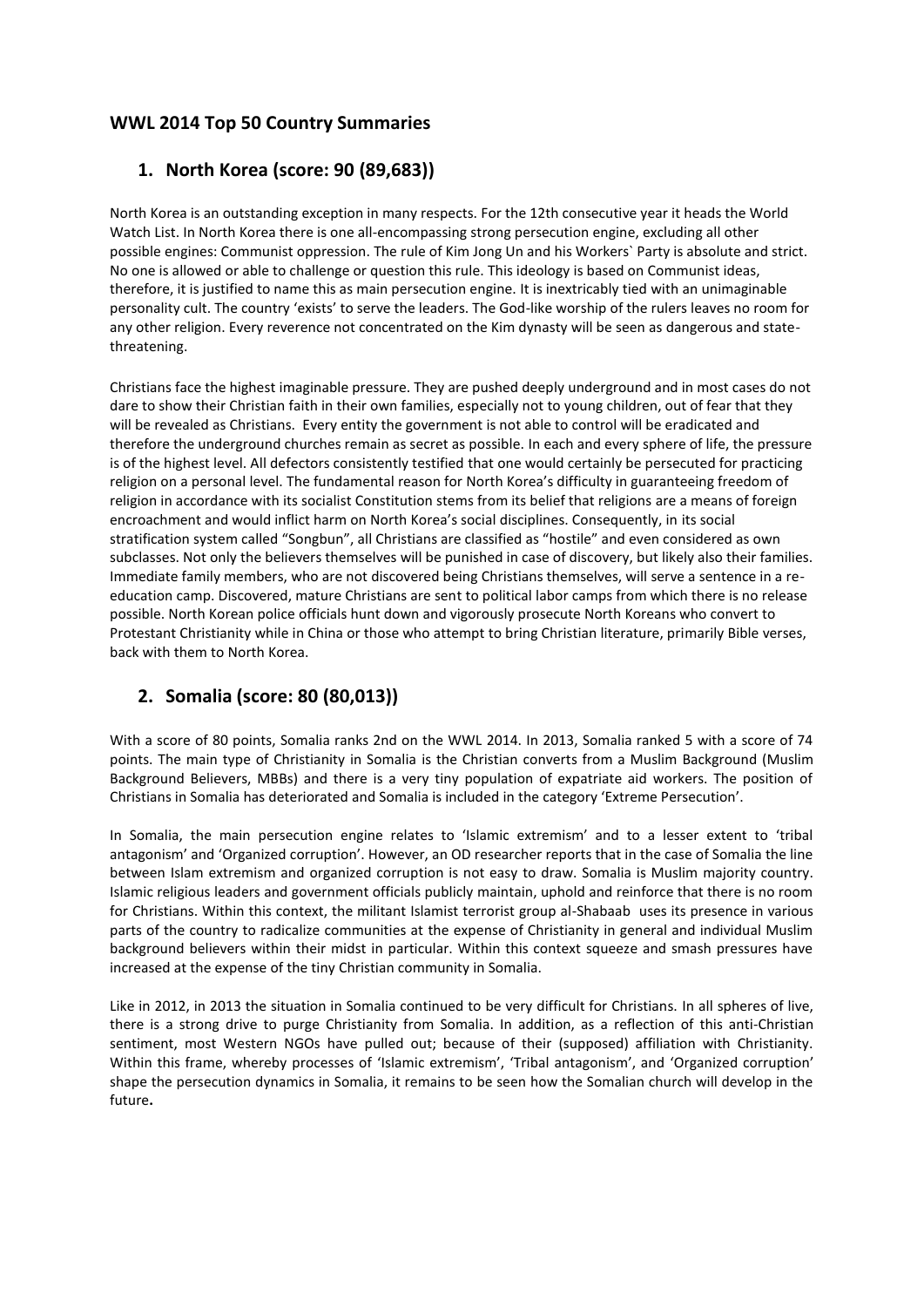## **3. Syria (score: 79 (78,542))**

For the first time in the history of the WWL, Syria enters the top ten. In the deteriorated situation of Syrian Christians, the rise of extremist Islamist elements plays a predominant role. The face of persecution in Syria has changed. Whereas the main persecution engine in pre-civil war Syria was Totalitarian paranoia, the current predominant engine has become Islamic extremism. Nearly half of rebels fighting in Syria have a jihadist or hardline Islamist background. As the conflict is becoming more and more sectarian, targeted violence against Christians has increasing during the WWL reporting period. In fact, the Syrian opposition is increasingly "Islamizing". With the civil war, Syria's society is derailed in such a way that pressure for every Syrian citizen is high. Within this context of war and with the rising influence of Islamic jihadis in the opposition forces, Christians have become an increasingly vulnerable group, facing increasing faith-related pressure in all spheres of life. We have received reports of many Christians being abducted, physically harmed and killed. Within the context of civil war, many churches are damaged or destroyed, in many cases deliberately. On 21 October, Sadad, a predominantly Christian town was invaded by Islamist militias, before being re-taken by the Syrian army on October 31. The increasing influence of radical Islamist and jihadist groups will further inflame sectarian tensions and more specific Christian persecution, added to the pressure Christians already experience being stuck in the middle of the crossfire. With the sectarian component of the civil war rising, Christians are expected to suffer increasingly for faith-related reasons. If the conflict results in an extremist Islamic take over – the situation will even be worse for Christians and other minority groups.

## **4. Iraq (score: 78 (78,165))**

Iraq's score rose from 74 to 78 points. The situation for Christians in central and south Iraq is as bad as last year, however the north is developing into a more and more dangerous place for Christians. The main persecution engine in Iraq is Islamic Extremism. Islamic extremist groups desire a religious cleansing of Iraq and wish to make the country purely Islamic. The traditional churches (Assyrian Orthodox Church, Chaldean Catholic or Syrian Catholic Church, Armenian Church), the evangelical churches (Nineveh area, Bagdad and Basra) and the Muslim converts to Christianity (Muslim Background Believers) are all equally affected by persecution. Local Christians are faced by persecution or discrimination mostly from authorities, non-Christian religious leaders and fanatical movements. MBBs and to some extent evangelical Christians are also opposed by the (extended) family. The expatriate Christian community is increasingly monitored by authorities. In Iraq's, pressure on Christians is high in all spheres of life. Sharia is the primary source of law, which forbids conversion of Muslims to other religions. This makes it legally impossible to apply freedom of belief in the cases of converts from Islam as they are not able to change the religious designation on their own ID cards. As a minority, Christians are also an easy target for kidnappers as they are not part of a tribe who can protect them nor are they likely to react violently. Reports from local sources seem to indicate that there has been an increase in individual attacks and threats against Christians during 2013. According to a local official in Mosul, every two or three days a Christian is killed, kidnapped or abused. A bad omen is that even in the relatively freer semi-autonomous Kurdish region, the security situation of Christians is deteriorating due to rising Islamic extremism.

## **5. Afghanistan (score: 78 (78,029))**

The persecution engines prevalent in Afghanistan are 'Islamic extremism' (main engine) and to a lesser extent 'Tribal antagonism' and 'Organized corruption'. 'When Satan fell to earth, he fell in Kabul' is an often quoted Afghan saying. All Afghan Christians come from a Muslim background. If it becomes known that someone has converted to Christianity, he or she faces heavy societal and familial pressure. Muslim clergy most likely will be the instigators and local authorities can be involved, too. Those who decide to leave Islam and who are considered to be apostates are in an extremely difficult situation, illustrated by the recent appeal of MP Nazir Ahmad Hanafi to execute such people. People are deeply entrenched in their families, villages, tribes and own people. If someone dares to turn from his tribe and age-old values and to embrace something new and maybe even foreign, this results in high pressure to return to tradition or otherwise be branded a traitor and excluded from the community. This applies to all 'deviations' but even more so if someone turns to Christianity. The Christian religion is still considered to be a Western religion and hostile to Afghan culture, society and Islam.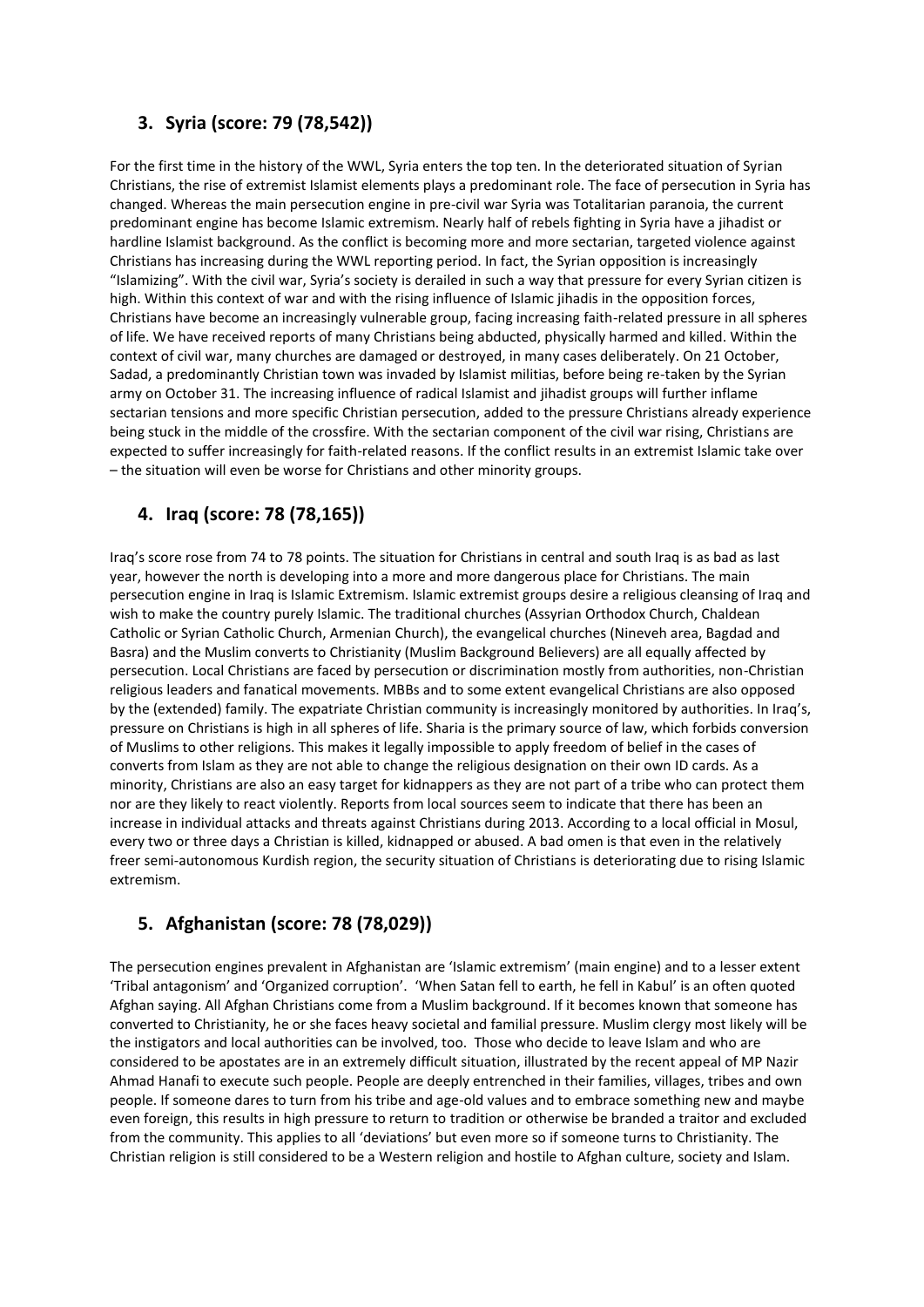Afghan Christians face enormous pressure in all spheres of life. There is no public church, even for the expats. As conversion is seen as an act of apostasy, converts will keep it a secret from everybody. It is dangerous for Christians to pray and sing or to keep Christian materials with them – any connection with Christianity is dangerous. Children of converts also live a life of secrecy and always have to be careful of what to say and to whom. Afghanistan is one of the best examples of a country where pressure (squeeze) is so high that no additional violence (smash) is needed in order to push Christians underground.

It is unlikely that the situation for Christians will improve in the near future. The withdrawal of the international forces in 2014, will probably lead to a new phase in which the current regime will have to deal with the threat of the Taliban as well as the different ethnic factions in the country.

#### **6. Saudi Arabia (score: 78 (77,727))**

Scoring 78 points, Saudi Arabia holds the sixth position on the World Watch List 2014. The main persecution engine is 'Islamic extremism'. The desert kingdom controls the Islamic holy cities of Mecca and Medina (birth and resting place of Mohammed, the prophet of Islam) and is defined by Wahhabism, a purist and strict interpretation of Islam. Other religions are not allowed to be openly practiced. Extremist breeding ground is widely present in the kingdom. Most Christians in Saudi Arabia are expatriates who live and work temporarily in the country. Asian and African workers, besides being exploited and poorly paid, are regularly exposed to verbal and physical violence also because of their Christian faith. There are some converts from Islam who often live their faith in God in deepest secret. There are no provisions for religious freedom in the kingdom's constitution or basic laws and anti-religious sentiments are strong throughout society. The legal system is based on Sharia law and conversion to another religion is punishable by death. Evangelising Muslims and the distribution of Christian literature, such as Bibles, and other non-Muslim literature is illegal. Muslim Background Believers also run the great risk of honor killing if their family or community discovers their faith and some have fled the country because of this. During 2013, several Christian migrant fellowships were raided by the police and the religious police. Several tens of worshippers were detained and all with out-of-date residency status were deported. As the political and economic situation is not expected to change in the short run, the situation for Christians is not expected to improve. However, the number of Christian converts from Islam and other religions is increasing, along with their boldness in sharing their new faith.

## **7. Maldives (score: 77 (77,170))**

The main persecution engine affecting Christians in the Maldives is 'Islamic extremism'. The Islamic Government sees itself as the protector of Islam, instituting a set of laws that basically prohibits a Maldivian to convert to other faiths, on the penalty of facing harsh consequences including losing citizenship. To be Maldivian is equated with being a Muslim, leaving no room for every deviation towards other faiths or to no faith. Officially, there are no Maldivian Christians, only expat Christians.

Maldivian Christians experience enormous pressure of persecution in every sphere of life. There is extensive social control to keep watch over every individual to correct any deviation from the path of Islam. As the population density is extremely high, there is virtually no privacy: you might say the private sphere barely exists. The pressure is mirrored also in family and community sphere. Consequently, there are no church gatherings and buildings in the Maldives. The few Maldivian Christians take all precautionary measures possible to avoid being discovered.

The level of violence is not very high. Christians are deeply underground as they know about the consequences once they are discovered. The Maldives are a good example of a country where the pressure (squeeze) is so enormously high that no additional violence (smash) is needed to supress Christians.

Elections made international headlines in autumn 2013 as they were annulled and postponed when former president and Human Rights activist Nasheed turned out to be first, but failed to get absolute majority. The final elections of 9 November 2013 saw Nasheed again as frontrunner. The run-off has been won by Abdullah Yameen from Islamic Peoples' Party Maldives, half-brother of longtime president and dictator Gayoom by 1.61 percent. The current Maldivian government reiterated its role as the protector and defender of Islam and its values. Given the sternness of the government and the support it enjoys by Maldivian citizens, lately shown by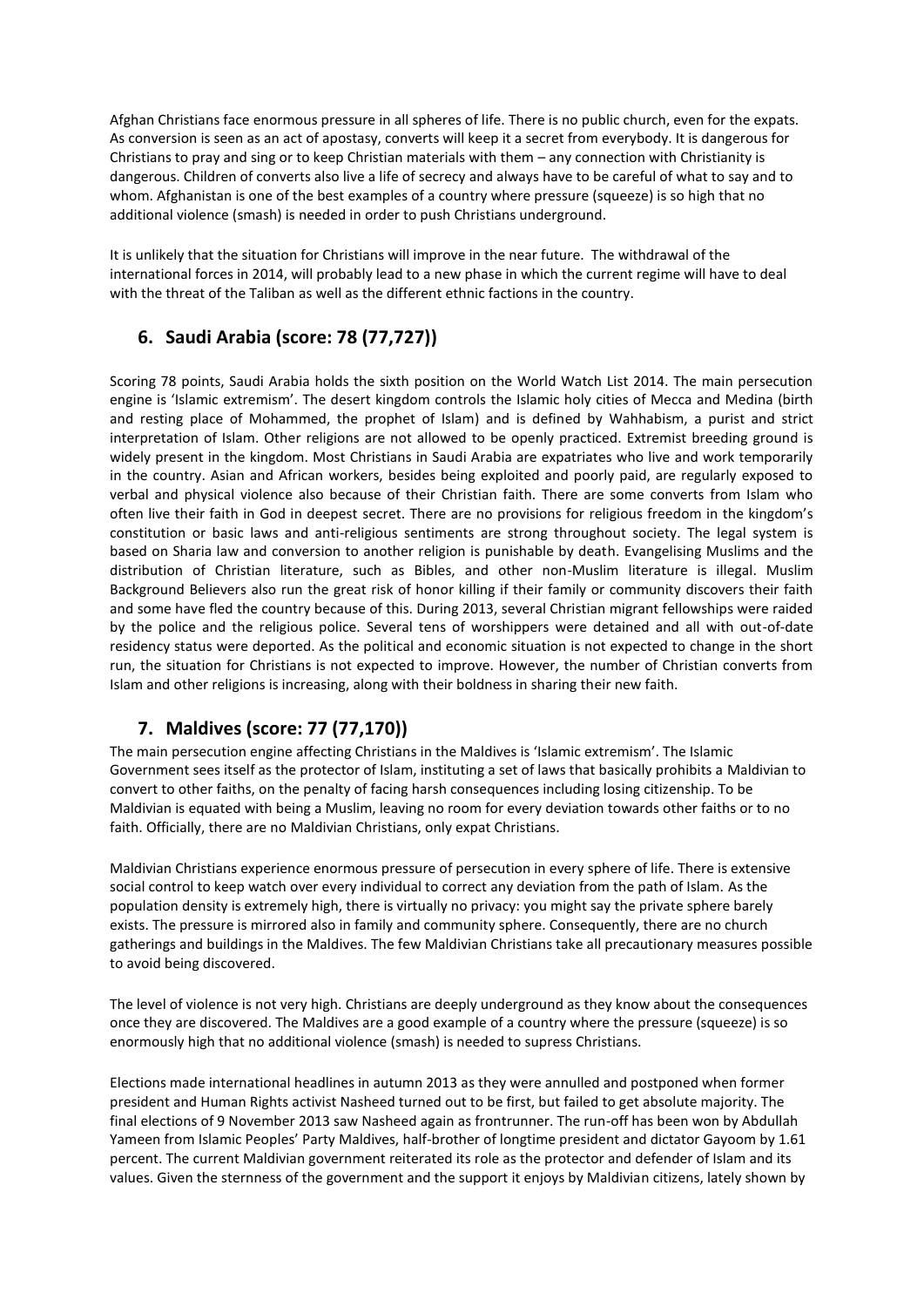a demonstration of young Maldivian citizens for full implementation of Sharia in April 2013, it cannot be expected that there will be substantial changes in the years to come.

## **8. Pakistan (score: 77 (77,139))**

The persecution engines affecting Christians in Pakistan are 'Islamic extremism' (main engine) and to a lesser extent 'Organized corruption'. Pakistan's Christians are caught in the crossfire between Islamic militant organizations and mobs that routinely violently target Christians on the one hand, and an Islamizing culture on the other hand that results in Christians being isolated from the rest of the population. Many Christians who can afford to leave the country are leaving. Some observers are talking about the "Talibanization" of the Pakistani society. The notorious blasphemy laws continue to have devastating consequences for minorities, including Christians.

The newly elected Prime Minister is tiptoeing his way to please the strong Islamic extremist currents, so no initiative is to be expected from him. A literally devastating blow showing the growing extremism was the twin bombing attack on 22 September 2013 on Anglican All Saints Church in Peshawar, leaving 89 church visitors dead. Understanding that "church" in Pakistan is not just a place of worship for the average Christian, but also a place of social activities and so there is more than one reason to be regular in church, the church sphere deserves more attention than just in the usual understanding of the collective dimension of freedom of religion.

Attacks on a larger scale also occur apart from that, if rumors about alleged blasphemy are spread. In this reporting period, this happened during Christmas 2012 in Iqbal Town, in March 2013 in Badami Bagh and in April 2013 in Francis colony in Gujranwala and Khanewal, Multan, resulting in several wounded Christians and dozens of houses and shops destroyed.

Women and girls are experiencing violence every day. Especially women and girls from minority groups are vulnerable and easy targets for rape and sexual abuse. They are easy prey and considered to be inferior people. Frequently, they are poor, depending on landlords and employers and even if they would dare to file a complaint with police or a court case, they would not get justice. Sexual assaults against underage Christian girls by Muslim men continue to be reported. Catholic NGOs estimate at least 700 Christian girls are kidnapped and forced to convert to Islam every year.

# **9. Iran (score: 77 (76,696))**

On this year's WWL Iran ranks 9th, with a score of 77 points, 5 more than last year. The increase in points of Iran is explained by a further deteriorated situation for Christians. The main persecution dynamic in Iran is 'Islamic extremism'. Islam is the official religion and all laws must be consistent with the official interpretation of Sharia law. Almost all Christian activity illegal, especially when it occurs in Persian languages. Christians continue to be seen as threat by the regime as their numbers are growing and allegedly even children of political and spiritual leaders are leaving Islam for Christianity. Of all types of Christianity, mostly Muslim Background Believers (MBBs) are affected, as well as Protestant Evangelicals. There is relatively less pressure on historical ethnic Christian minorities as the Armenian and Assyrian, as long as they do not evangelize Muslims. There is pressure on Christians in all spheres of life. This pressure is increasing and comes particularly from family and authorities. Any Muslim who leaves Islam faces the death penalty and church services are monitored by the secret police. The regime's focus is on those reaching out to converts and even wellestablished Christian denominations are not safe from harassment. Although ethnic (Armenian and Assyrian) Christians are a recognized religious minority in Iran who officially are guaranteed religious freedom, they have reported imprisonment, physical abuse, harassment and discrimination because of their faith. Pressures and attacks against Christian communities have continued. Although, Iran seems to have chosen a new direction after the election of new president Hassan Rouhani in June 2013, time will tell whether this will have consequences for the treatment of Christians in the country. Meanwhile curiosity and interest in Christianity (and in other non-Islamic religions) is growing continuously among Iranian Muslims who are disillusioned with Iran's state-sponsored Shi'ism.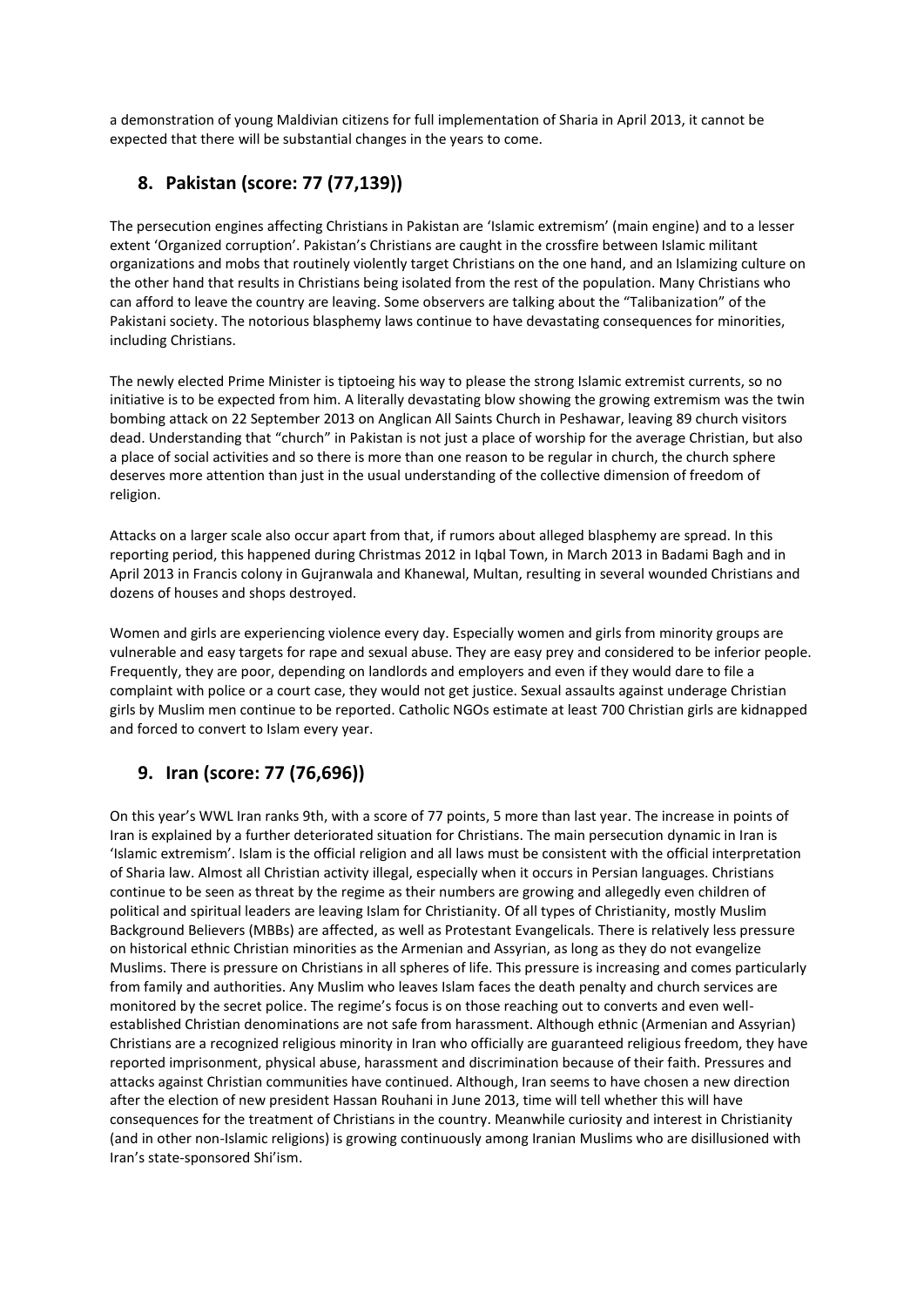#### **10.Yemen (score: 74 (74,012))**

In the World Watch List (WWL) 2014 Yemen holds position 10, with a score of 74 points. The pressure Christians experience in Yemen is comparable to that in Saudi Arabia, however there a few expat churches in the country. The main persecution dynamic in Yemen is 'Islamic extremism'. The Constitution declares that Islam is the state religion and Sharia is the source of all legislation. There is some religious freedom for foreigners but evangelism is prohibited. If their conversion to Christianity is known, Christians from a Muslim background do not only face strong persecution from the authorities but also from family and other parts of society. They are not allowed to have their own gatherings, so they meet in secret locations. Members of family, society and extremist Islamic groups threaten 'apostates' with death if they do not revert to Islam. Threats from family, society and extremist groups against MBBs are very serious and indigenous Christians have been killed for their faith in the very recent past. Due to this risk, many MBBs have had to go into hiding in-country or even flee from their country. Female MBBs are under threat of forced marriage once their conversion is revealed. Yemeni politics are extremely complex. The country is deeply divided between pro- and anti-Saleh forces and the south of the country is claiming its independence. Besides that, al-Qaeda-linked groups are gaining more power in the country. Tourism to Yemen has dropped dramatically. This shift of focus will have a rather deteriorating influence on the small Christian church mainly consisting of MBBs, especially as it is weakened by the leaving of expat Christians.

#### **11.Sudan (score: 73 (72,931))**

Sudan is a poverty stricken Muslim country. In the recent past, South Sudan became independent from the North. With a score of 73 points Sudan ranks 11 on the World Watch List 2014. In 2013, Sudan ranked 12 with a score of 70 points. The deterioration of the position of Christians can be attributed to a) the break away of Christian-oriented South Sudan from Sudan, b) efforts of the current regime to maintain its leading role and c) an increase of Islamic extremist tendencies within Sudan's society.

The main persecution engines are Islamic Extremism and Dictatorial paranoia. However, there is a fine line between 'Islamic extremism' and 'Totalitarian paranoia'. The regime's leaders are mainly radical Islamist and the ruling National Congres Party a means to further an Islamic agenda. This implies that the persecution of Christians is not primarily driven by totalitarian tendencies, but radical Islamist sympathies.

Next to a tiny expatriate Christian community, other Christians affected by persecution belong to historical Christian communities, non-traditional protestant background communities, and Muslim Background Believers. The latter suffer severely in all spheres of live.

Compared with last year, violence has reduced. However, is still bleak compared with most other countries on the WWL. A variety of incidents are reported, such as faith related killings, damaging Christian properties, detention and forced marriage. Christians fled the country for faith based reasons as well.

The current regime will likely continue to persecute Christians, as part of attempt to maintain their powerbase. Within this context an OD field research expects that that the position of the church in Sudan will worsen. In part due to diminished field presence of the international community. [END]

#### **12.Eritrea (score: 72 (72,381))**

Eritrea scores 72 points and ranks 12 on the World Watch List 2014. In 2013, Eritrea ranked 10th with a score of 72 points. In recent years, the position of Christians in Eritrea has been increasingly under pressure, in particular non-traditional protestant Christian communities, members of Eritrean Coptic community as well as those Copts shifting towards non-traditional protestant churches, and an unknown group of Muslim background believers. This can be mainly attributed to Eritrea's current regime headed by president Mr . Isaisas Aferworki.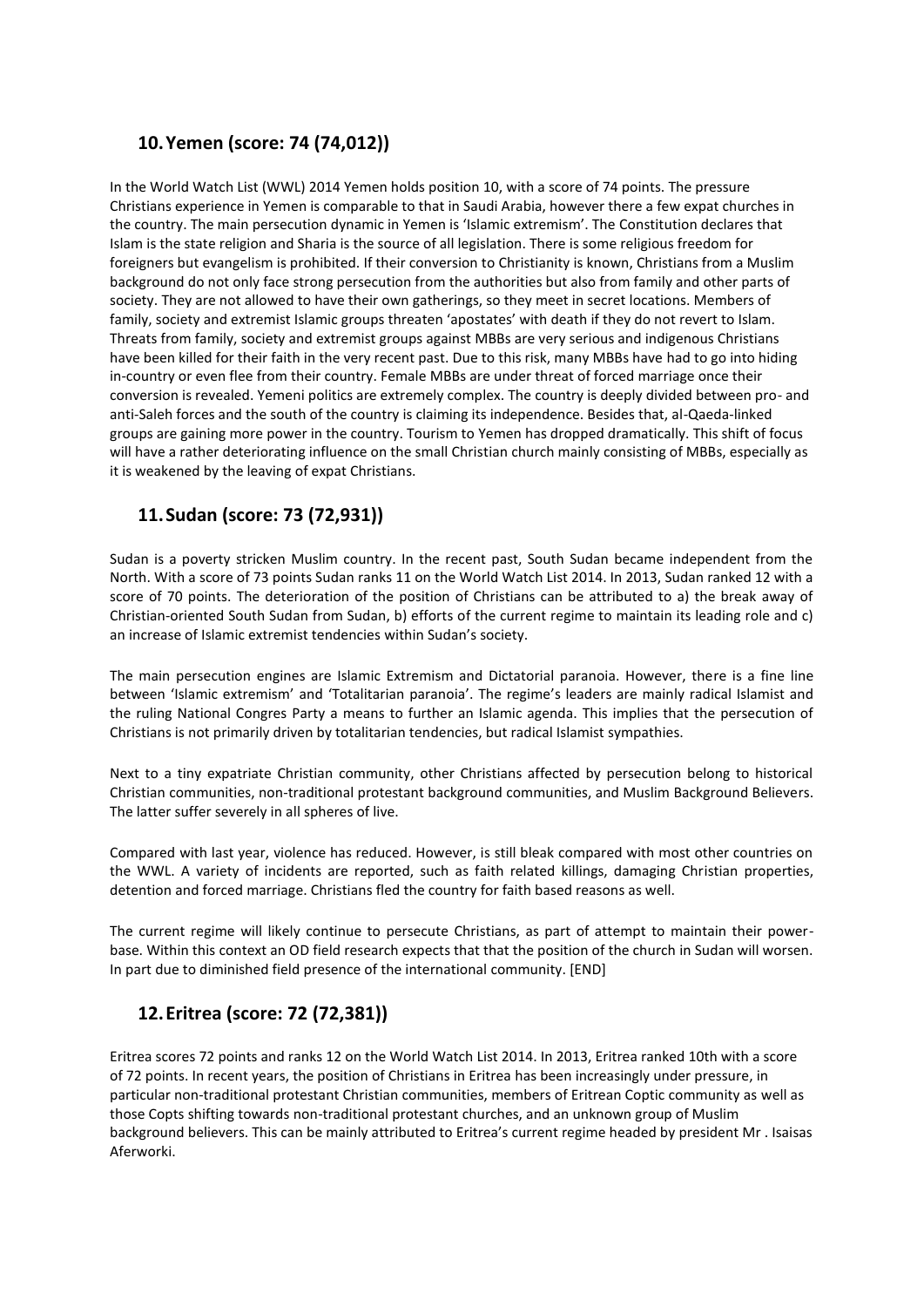The main persecution engine affecting Christians in Eritrea is Totalitarian paranoia. Islamic extremism is on the rise, and there are traces of 'Ecclesiastical arrogance' as well. The control-focused nature of the regime leads to persecution of Christians in all spheres of live. Moreover, Islamic extremism adds to the existing pressure on Christians in particularly Christian converts from a Muslim background (Muslim Background Believers, MBBs). The process of persecution is compounded by the Eritrean Orthodox Church and their attempt to stay close to the regime. In all spheres of live Christians of all present church types feel the dynamics of persecution, but members of the Eritrean Coptic Church enjoy a relative freedom. Then, Christians suffer relatively high level of violence as well, such as house raids, arrests, detentions and systematic torture. This type of violence, in combination with other manifestations of totalitarian paranoia contributes Eritreans leaving their country search for better living circumstances.

An OD field researcher suggests that Eritrea's society continues to develop an atmosphere of fear. Moreover, percentage wise more Christians then Muslims attempt to flee Eritrea. Subsequently, this weakens the position of the church and the vibrancy of local church life. This leads to a grim future outlook and it is not expected that positive change will occur soon.

#### **13.Libya (score: 71 (70,648))**

On the World Watch List 2014, Libya receives 71 points, 11 more than on the World Watch List 2013. The position of Christians was already extremely difficult, and has only deteriorated, making Libya the worst ranking country in North Africa. Within a context of anarchy and absent rule of law, Christians – both nationals and foreigners – are squeezed between fanatical religious groups and criminal gangs. The persecution engine affecting Christians in Libya is Islamic extremism. As in most Muslim countries, converting from Islam brings social pressure. Muslim Background Believers are always at risk from their families; there were some reported cases of beatings by family members. Most Libyan Christians are afraid to meet with other believers, as any kind of religious gathering (other than Islamic) for Libyans is forbidden. Expats are allowed to have their own churches, but Libyans are not allowed to attend.

After the demise of Gadhafi's regime, the source of persecution has changed, but Christians continue to experience high levels of pressure in all spheres of life. During Gadhafi's reign, the main source of persecution was the government and its secret services. Now, Islamist fanatical movements such as the Salafists are responsible for most of the persecution and violent incidents against Christians, in a country where there is no central government and where rule of law is absent. Violence against Christians in Libya has increased during the reporting period, with many violent incidents targeting both national and expat Christians. Salafists and other Islamist groups are responsible for most of the incidents.

## **14.Nigeria (score: 70 (70,487))**

The situation for Christians in Nigeria, particularly in the Northern provinces, has remained unchanged with respect to last year and has even deteriorated a little. With 70 points on the World Watch List 2014 (2 more points than in 2013), Nigeria remains a country to be watched. In Nigeria, the main persecution engine is Islamic extremism. Although Boko Haram is most often associated with persecution of Christians in Northern Nigerian, the pattern of persecution is much more complex than only killing or wounding of Christians – as well as moderate Muslims – by an Islamic terrorist group. This is especially so in the 12 Northern Sharia states where local government and social groups leave hardly any space for Christians to live their own lives. Persecution is most pronounced in the Sharia states, but also partly extended into neighboring states, and played heavily upon Christians in their family and community spheres of life.

Persecution, however, is not only focused on Muslim Background Believers (MBB) but on all types of Christians in many of the Northern States. Levels of violence in Nigeria remained extremely high. Based on media research by the World Watch Unit, 612 Nigerian Christians were killed during this reporting period, hundreds of cases of physical aggression were recorded and nearly 300 churches were destroyed. The current situation in Nigeria casts dark clouds ahead, notwithstanding good news about spiritual revitalisation of the Church under the yoke of persecution. The emerging links between al-Qaeda in the Maghreb and Boko Haram, and other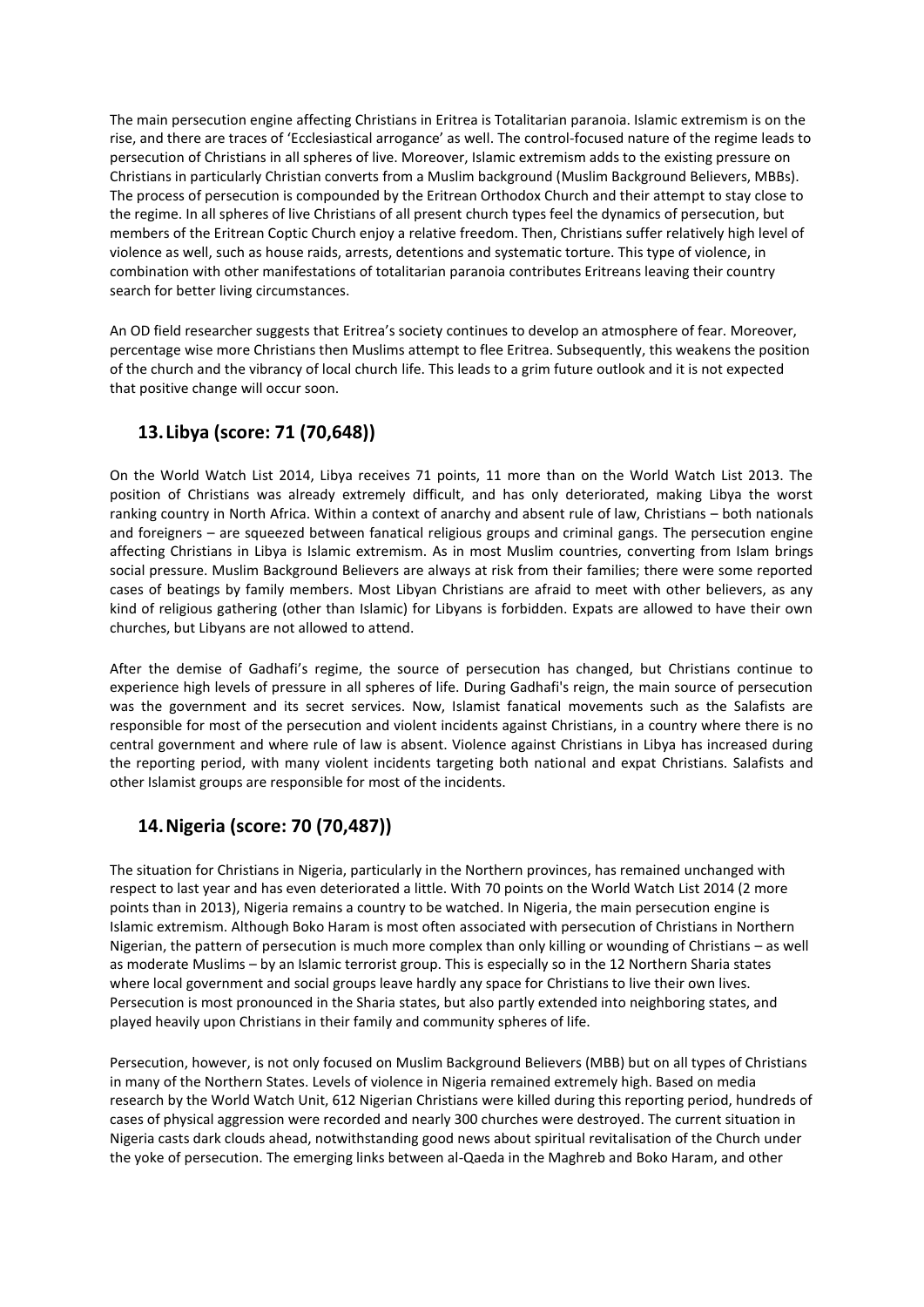Islamist terrorist groups in the region, make it likely that the church will suffer more violent persecution in the near future.

#### **15.Uzbekistan (score: 68 (67,626))**

The persecution engines affecting Christians in Uzbekistan are 'Totalitarian paranoia' (main engine) and to a lesser extent 'Organized corruption' and 'Islamic extremism'. No religious activities beyond state-run and controlled institutions are allowed. Both mainstream Protestants and Jehovah's Witnesses are frequently branded as "extremists" for their practice of religion outside state-sanctioned structures. Pressure from this side is unlikely to dwindle as the leadership is preparing for transition, taking into account the president's age and health. Protestants are seen as a destabilizing element in society, so they need not only to be controlled, but if necessary, even eradicated. Security forces increased wire-tapping homes in order to find extremists which also affected believers and churches. Another strand of crackdown targets religious education of all types, and many control systems and mechanisms derived from the communist system are still in place. Churches face the permanent danger of being raided, their services disrupted and terminated and Christian literature confiscated. Church members face harassment, detention, and arrests for "illegal religious activity" or from time to time "extremism charges", which include holding private prayer meetings or possessing "illegal religious literature". It is up to the state to define the illegality of a meeting or a piece of literature. The official import of scriptures and Christian literature for registered organizations, like the Bible Society, is hindered. Churches need compulsory registration, but the administration has not issued any permit since 1999 and many churches have lost their registration and some even their buildings instead.

Uzbekistan is the birthplace of two Islamic extremist groups which are fighting in Afghanistan at the moment. They are not known as targeting Christians, as the country`s Christian minority is small and – at least as far as domestic believers are concerned – try to hide their faith. Once discovered, families and friends will push them to repent and return to their old faith. Local Mullahs will preach against them, putting additional pressure on those converts. There are also Christians imprisoned for their faith, like Tohar Haydarov who has been sentenced to ten years in 2010 and Sharofat Allamova who has been sentenced to 18 months in May 2013.

## **16.Central African Republic (score: 67 (66,998))**

The Central African Republic (CAR) enters the World Watch List in 2014 for the first time with 67 points. The high score of the country can be explained almost exclusively by the high degree of violence against Christians caused by the rebellion of the Séléka movement. The main persecution engine in the Central African Republic is Islamic extremism. The internal revolution which saw the victory of Séléka, a coalition of rebels dissatisfied with the regime, and the ouster of President François Bozizé, is responsible for the high degree of pressure and violence against Christians. The Séléka movement, with no apparent Islamist agenda but composed in majority of (foreign) Muslims, has ravaged the country, specifically targeting Christian properties (houses and churches) and government buildings. Christians are presently embroiled in what has been termed an interfaith conflict. Since the outbreak of the rebellion by the Séléka coalition predominantly composed of Muslims from CAR associated with Chadian and Sudanese mercenaries, these mercenaries only attacked Christians and non-Muslims. The desecration of Christian churches and the violence towards Christians (rape, robbery, kidnapping, torture, murder, etc.) are evidence of this.

The Christian population – all types of Christianity – is the most vulnerable group in the current crisis in CAR. Any church and property belonging to ordinary Christians is a target for Séléka. For a Christian majority country such as CAR, the degree of pressure on Christians is surprising. Due to the uprising, the freedom of Christians is restricted heavily throughout all spheres of life, though to a lesser extent in the private and family spheres. The levels of violence in CAR are unprecedented. In fact, CAR receives the highest possible score as far as physical violence is concerned. This score includes the killing of at least 13 pastors, and the rape of many women.

## **17.Ethiopia (score: 65 (64,720))**

With a score of 65 points, Ethiopia ranks 17th on the World Watch List 2014. Compared with 2013, the position of Christians appears to have slightly deteriorated. This does not only apply to the situation of Muslim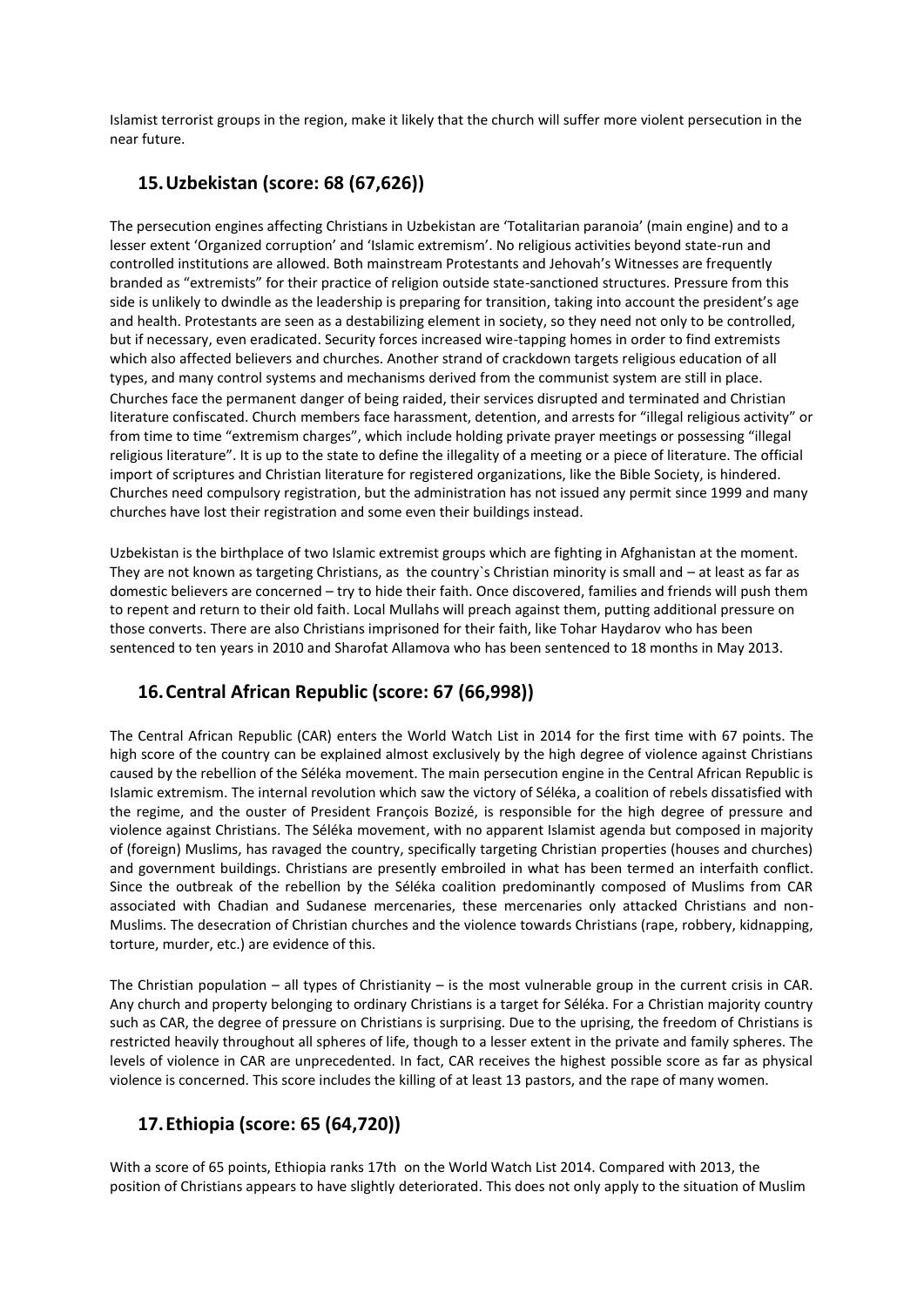Background Believers (MBBs). It seems that the pressure on members of the other church types has slightly increased as well.

In Ethiopia, Christians of various kinds are affected by four persecution engines being 'Islamic extremism', Ecclesiastical arrogance, Totalitarian paranoia and Tribal antagonism. Although 34% of the population is Muslim, Christians feel the increasing prominence of Islam on local, regional and national level. Moreover, for many years, the Ethiopian Orthodox Church (EOC) has been seriously persecuting believers who left their ranks to join (mostly) non-traditional Protestant churches, or believers who joined the renewal movements within the EOC. Next, it appears that the government is ideologically developing towards a Chinese governance model, thereby creating a new persecution dynamic. Lastly, a traditional belief system called 'Wakefeta' is becoming more prominent in certain parts of Ethiopia causing some Christians to distance themselves of Christianity, while former 'wakefeta' believers turning to Christ, become actively isolated and marginalised from social activities within tribal communities. Drivers behind the mix of persecution engines are for example (non)-Christian religious leaders, government officials, the extend family and the public at large and tribal leaders.

A field report indicates about a covert struggle between the government and Muslim leaders, which seems to intensify. This process could backfire on the Ethiopian church including the MBB community. New laws to ban religious messages in the public domain could be very well only made applicable to non-traditional churches. It is needs to be seen how the church in Ethiopia perceives is able to respond in a fruitful way.

#### **18.Vietnam (score: 65 (64,360))**

The persecution engines affecting Christians in Vietnam are 'Communist oppression' (main engine) and to a lesser extent 'Tribal antagonism' and 'Totalitarian paranoia'. Vietnam is one of the few remaining communist countries in the world. Authorities perceive Christianity as a foreign influence and Christians as Western agents. The regime is "guided by a high level of suspicion especially toward both the Catholic community of about eight million and the Evangelical Protestant groups approaching 1.7 million in number. Vietnam exercises a high level of control over all religious activities and severely restricts any independent religious practices" as the Working Group Report for the Universal Periodic Review on the country at the UN Human Rights Council summarized in June 2013.

Approximately two thirds of all Christians come from a tribal background, many of them being Hmong. Pressure to return to traditional faith and take part in rituals, be it by families, neighbours or local religious leaders, is very high, especially in rural areas. The tribal background of believers is also one reason why authorities watch Christians closely as there are tribal movements aiming at a separate state. The government is described by in-country sources as an "insecure regime" which explains to a certain extent why the regime harshly goes against all deviating thoughts. Reportedly, there are fears that the spark that raised the so-called 'Arab Spring' might fuel movements in Vietnam, too – a fear that adds to the government`s paranoia. This affects Christians and especially the Catholic Church as it is well organized and headed by a foreigner. Vietnam`s Christians face most pressure in the national and church spheres, be it that churches are monitored and unable to register, be it that training of church leaders and members or work among youth is hindered or made impossible. Catholic church and Evangelical church still face the problem of expropriation and the impossibility of claiming possessions. All printing of religious materials needs government approval, import licenses are virtually never granted.

According to Decree 92 which took effect January 1st, 2013, religious groups must register in advance, their practices with the People's Committees at local level, including the number of followers, places of worship, schedule, forms of practices, the religion's principles, and representatives' names and addresses.

## **19.Qatar (score: 63 (63,460))**

Qatar ranks 19th on this year's World Watch List, with a score of 63 points. The increased score for Qatar is due to the fact that more is known about the bad treatment of Christian migrant workers. The main persecution engine in Qatar is Islamic extremism. Qatar adopted Islam as its official religion in the seventh century. Public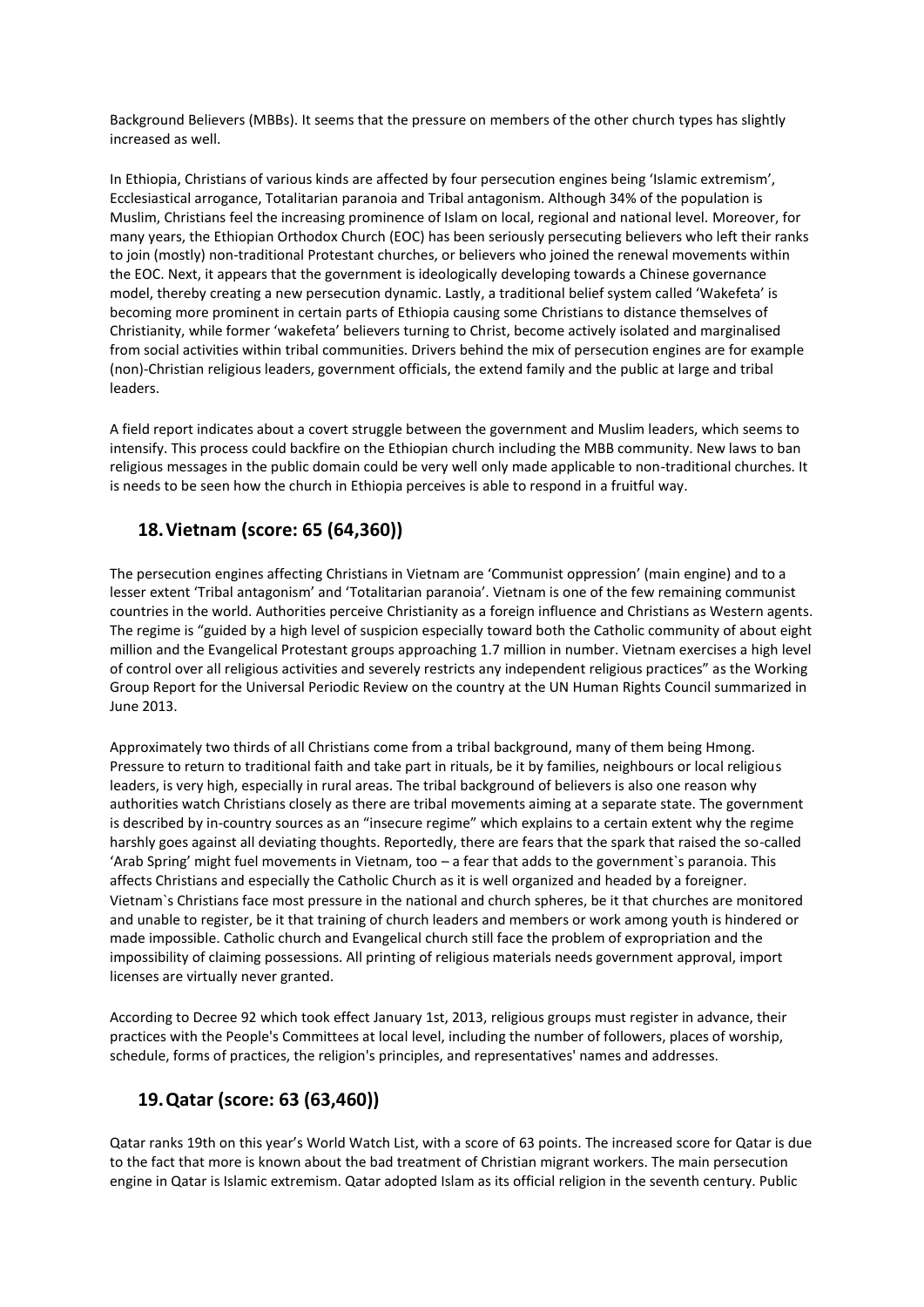worship of religions other than Islam was prohibited until recently. Qatar – one of the richest countries in the world - is one of the largest donors of Islamic terrorism: it is known to support rebels in Syria and Mali. It is also financing the construction of mosques e.g. in Europe and Africa as a means to spread Islam. Converts to Christianity from an Islamic background, are the type of Christianity that is persecuted the most. They are considered apostates and may face the death penalty. From time to time, we receive reports that MBBs are physically harmed for their faith by family or peers, who view the conversion as harming the honor of the family. As a result of this oppression, MBBs strongly protect their anonymity for fear of gossip and betrayal. Also, migrants are not free to openly practice their faith and many among them hardly have the opportunity to attend church in a special compound in the dessert outside of Doha. MBBs are faced confronted with the strongest persecution within their own families and private life but also in all other spheres of life (community, national, church life). Expat Christians are especially limited in church, community and national life. We did not receive any reports of specific anti-Christian violence during the current reporting period. In the short run, no major changes are expected for the situation of religious freedom for Christians.

#### **20.Turkmenistan (score: 62 (62,138))**

The persecution engines affecting Christians in Turkmenistan are 'Totalitarian paranoia' (main engine), and to a lesser extent 'Aggressive secularism' and 'Islamic extremism'. Turkmenistan's autocratic regime executes strict control in order to avoid the emergence of any independent economic, social or cultural groups, including churches. The ruling elite around President Berdymukhamedov will do whatever it deems necessary to stay in power, suppressing all groups it perceives as dangerous. A more special Turkmen feature is the emphasis the regime put on the national ideology introduced by former long-term ruler Niyazov, called "Ruhnama". This was part of every student`s learning and omni-present in the country until recently and contained not only an emphasis on nationalism, but also on secularism. The new ruler is beginning to introduce his own ideology. Though the secularism aims at countering possible Islamic extremist currents in the region, it is easy to see that the demand to revere the ruler like a higher being will bring Christians and other religious minorities in strong conflict with their own faith.

While until now no extremist groups have appeared, Islam is an important part of Turkmen culture. The former ruler said that the only other book Turkmens should read besides Ruhnama is the Koran. Moreover, Islam plays an important role in everyday life, especially in rural areas. Communities and families will react strongly if someone decides to change his or her faith and no deviation would be accepted. The general level of pressure on Christians in Turkmenistan is high, but the church sphere and the private sphere stand out. Every meeting for religious reasons is met with suspicion. All Christian assemblies need to register. All unregistered religious activity is strictly illegal and the government uses the "Council on Religious Affairs" to monitor and pressure churches. There are informers in the churches, so Christians always have to be careful about what they say and how they say it, whether registered or not.

At the time of writing there are nine conscientious objectors from Jehovah`s Witnesses in prison because they deny the obligatory military service. Finally, at the beginning of the reporting period, in November 2012, a Baptist church in Turkmenbashi was burned to the ground.

## **21.Laos (score: 62 (61,559))**

The persecution engines affecting Christians in Laos are 'Communist oppression' (main engine) and to a lesser extent 'Other religious militancy', 'Tribal antagonism' and 'Organized corruption'. Laos is one of the five remaining Marxist-Leninist countries in the world and as such strictly opposed to any influence deemed as foreign or even Western. In order to keep everything under control, the communist party puts enormous pressure on the small Christian minority. They have a negative view on Christians and consider them to be 'foreign agents.' However, the main problem is the conduct of the local authorities, who regard Christians as enemies.

The Buddhist faith is deeply rooted and broadly anchored within country and society. There is a widely shared conviction that Laos and Buddhism belong inextricably together and Buddhism should always take the supreme position in the country. Every person deviating from the mainstream will be closely monitored and targeted.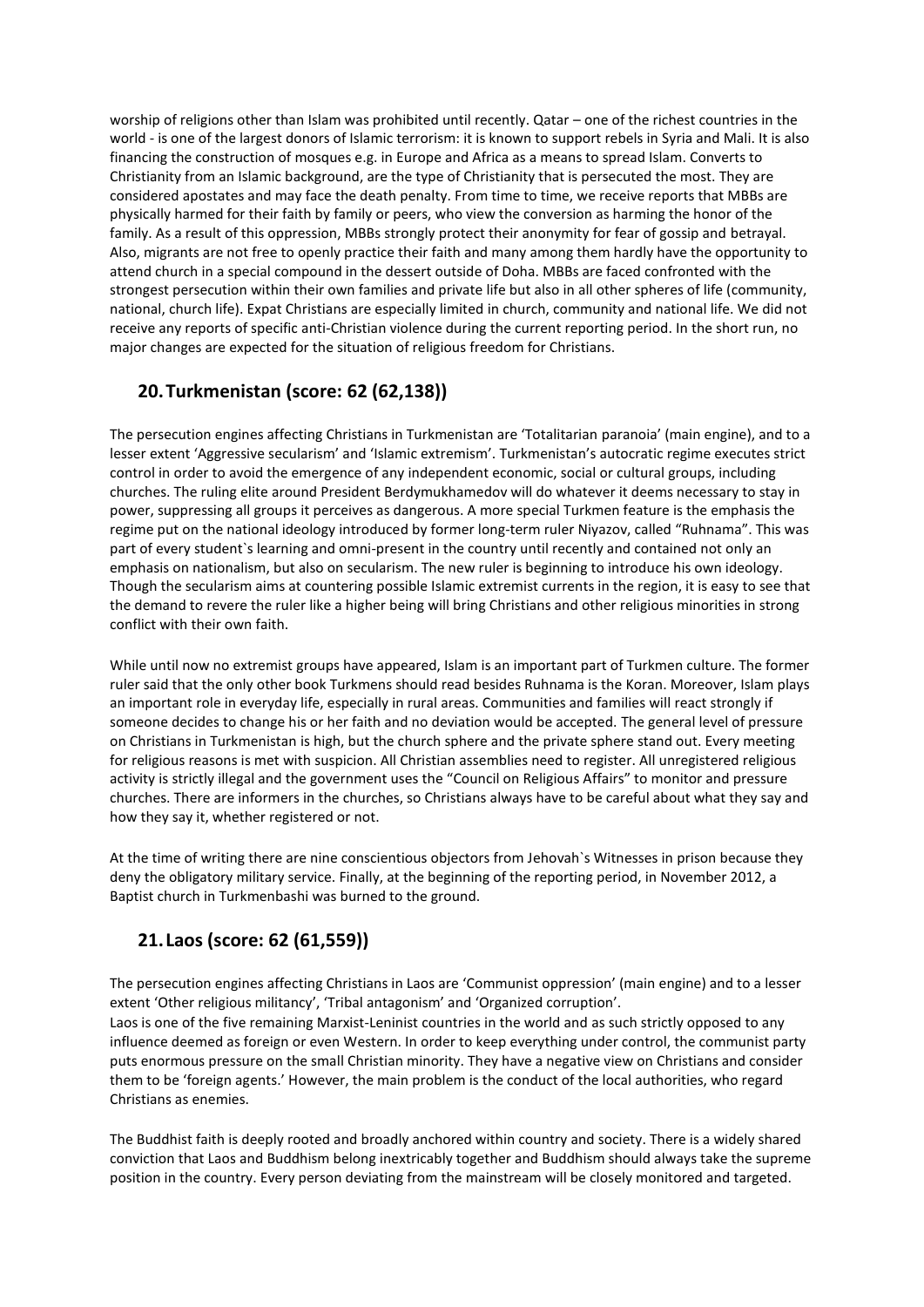The goal of local religious Buddhist leaders of keeping their country "pure" and the goal of the political leaders of keeping control are matching well as both want to control society and every possible deviation. Believers from a tribal background – which includes the vast majority of all Christian believers - are suffering the most. Occasionally, some Christians are arrested, detained and pressured to renounce their faith. This is especially true among Christians from the Hmong tribes who are sometimes even killed, often in army clashes, where for example churches where Christian refugees try to find shelter are targeted. Pressure on church life is extremely high. Only the limited number of registered Christian congregations is allowed to have services. There is a lack of leadership and Biblical training because most of the Christians are residing in remote areas. National life in terms of religion is governed by Decree 92, which demands the government`s prior consent for any religious activity. Conversion to a new faith, sharing the Gospel, and conducting church activities require government permission. Based on the experience of Christian leaders, government rarely gives consent. Also printing or importing Christian materials is restricted by that Decree.

## **22.Egypt (score: 61 (60,979))**

With a score of 61 points, Egypt increases in rank on the World Watch List 2014. In recent years, the position of Christians in Egypt – not only Muslim Background Believers, but also more and more the large indigenous Coptic community – has become increasingly pressured. The persecution engines affecting Christians in Egypt are Islamic extremism (main engine), and to a lesser extent Totalitarian paranoia and Organized corruption. President Morsi's failure to adequately address the country's economic challenges was the main trigger for the massive protests in July 2013 which led to his ouster by the military. Shortly after the military coup that ousted President Morsi, there was an upsurge in sectarian violence on Coptic Christians.

In August 2013, the Muslim Brotherhood was responsible for the burning of 38 churches and the damaging of 23 churches. Muslim Background Believers have always been victims of persecution while the large Coptic minority, while facing important difficulties, had been tolerated because of its historical presence and its demographic size (estimated at 10 million). In the case of Muslim Background Believers, their family members are often a source of persecution. Family members often punish converts to Christianity for abandoning the Islamic faith. In recent years, things have changed, causing the historical Christian communities to be targeted as well. Muslim Background Believers face severe limitations within their homes and with their extended family. In the church sphere, church autonomy is generally respected, although Copts do face administrative obstacles. As long as the political instability continues and the economic challenges are not addressed, social protests will not cease. As Islam is gradually taking over the country's culture, there is a growing sentiment to reject Christians.

## **23.Myanmar (score: 59 (59,397))**

The persecution engines affecting Christians in Myanmar are 'Other religious militancy' (main engine) and to a lesser extent 'Communist oppression', 'Islamic extremism' and 'Organized corruption'. The majority of Myanmars` people are of Burmese ethnicity (Bama). Being Bama is equated with being Buddhist. Everyone deviating from this heritage is labelled as being potentially dangerous. Pressure comes from the relatively new phenomenon of a movement of extremist Buddhist monks called "969" and also the government which tacitly supports such movements. The government still is nominally communist and does everything to keep in control. Buddhism is used as the main tool to unite the nation as Myanmar has strong ethnic minorities and Bama make up roughly two-thirds of the people. Some larger minorities are predominantly Christian. Myanmar`s Christians face the most pressure in the church and national sphere, but also in community sphere. Less pressure can be seen in private and family sphere. As most Christians belong to the ethnic minority groups which are more or less homogenous, therefore the pressure from family is less. Pressure comes mostly from the outside in dealing with the government. It is impossible to invite foreign Christian workers or publish, print or import Christian material. Churches are monitored, sometimes even closed, registration can be impossible, depending on local administrators.

Christians from Bama background, but also those of Muslim Background face additional pressure in the family and community sphere as they will be challenged to recant their new faith. All children of Christians are facing constant disadvantages in education. Myanmar remains among the 10 most violent states for Christians on the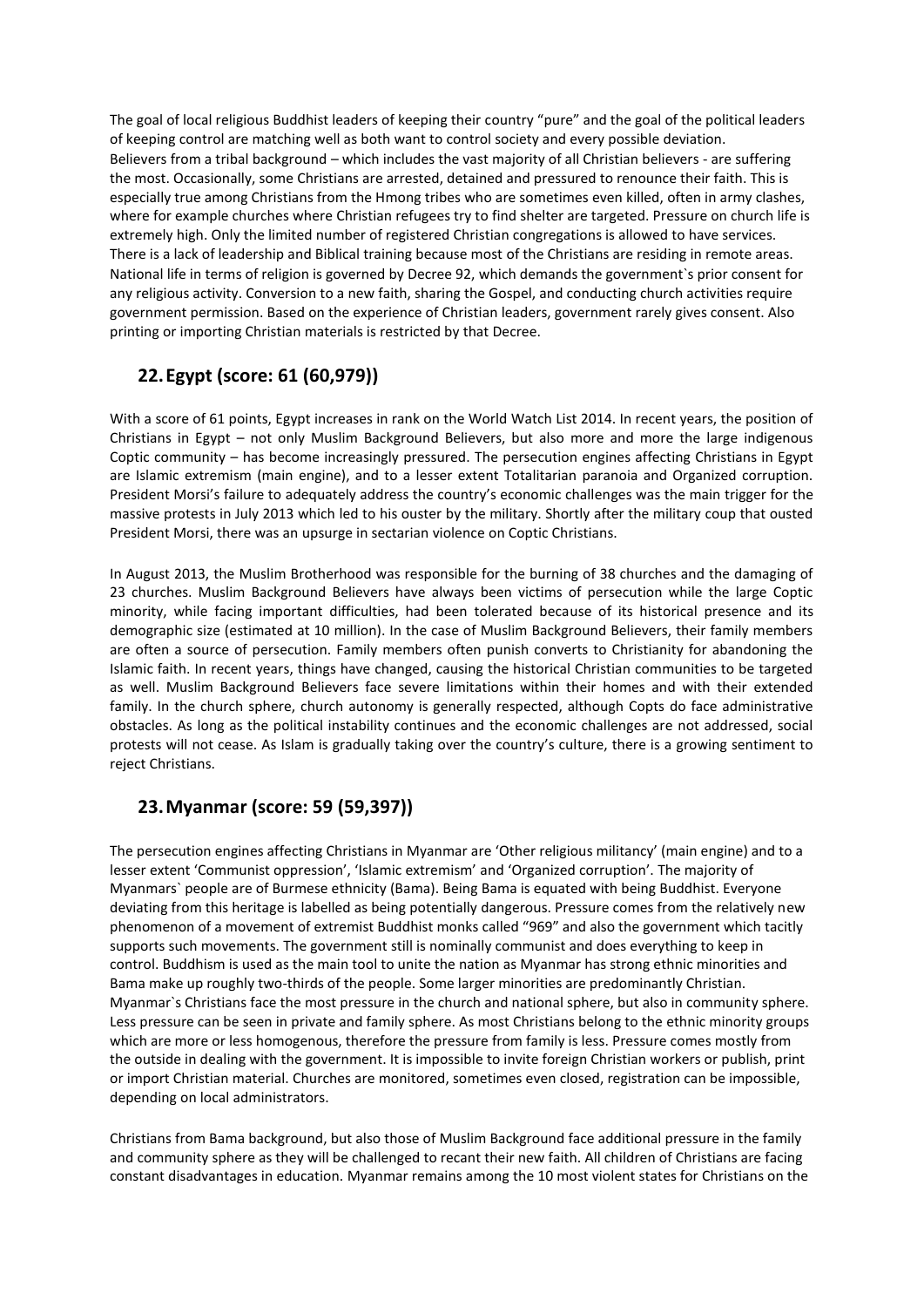WWL 2014. Despite several ceasefire agreements with different ethnic groups including some Christian majority groups, the largest group continues to be in clashes with the army. These clashes happen to be at the Chinese border and spilling over to Chinese territory. Therefore, China also hosts a large refugee camp with more than 100,000 Kachin having fled the attacks. This has resulted in China putting pressure on both sides to accept new peace talks. Notwithstanding the talks, dozens of Christians have reportedly been killed and church buildings as well as homes have been destroyed. Rape and the selling of child brides are used as a tactic of war. Additionally, Christians are often just caught in the crossfire of the government`s predominant goal to preserve Buddhism.

## **24.Brunei (score: 57 (57,392))**

The main persecution engine affecting Christians in Brunei is 'Islamic extremism'. Brunei is an Islamic nation, based on an ideology called 'Malay Islamic Monarchy', presenting the monarchy as the defender of the faith. By decree, contact with Christians in other countries, the import of Bibles and the public celebration of Christmas are banned.

Having in mind this position, the Sultan has recently favoured Brunei government democratization and declared himself Prime Minister and President. In 2004, the Legislative Council, which had been dissolved since 1962, was reopened. Sharia law has been fully implemented since 2011 for all Muslims in the country. Islam governs all spheres of life in Brunei. The government follows a plan of Islamization among the tribal people in supporting the so-called 'Dahkwa' movement (Islamic evangelism). Christian pastors and workers are considered 'enemies'. Entering a tribal village will be monitored by government spies and police. Restrictions are highest in the private and in the church sphere. But there is also high pressure in the family and community sphere. As far as Muslim Background Believers (MBBs) are concerned, families, friends and neighbours can easily become sources of hostilities, even violence. Changing religion on one's ID card is impossible and churches have to be very careful in what they do and say and how and where they do it.

Church leaders' movements are especially monitored and it is difficult to train church members or to provide theological studies. Christian book shops are not allowed in Brunei and a person can carry only one Bible from outside the country for personal use. It is impossible to print Christian materials in the country and importing them is forbidden. Even though no violent incidents have been reported in the covered period, the level of fear among the Christian minority is very high. The regulation of Christian schools deserves a special mentioning as the Sultan announced that all schools must have Islamic religious studies as a compulsory subject from January 2013.

# **25.Colombia (score: 56 (56,445))**

Because of the overlap of distinct persecution engines, and particular high levels of violence, Colombia obtains 56 points on the World Watch List 2014. Three persecution engines are prevalent in Colombia: 'Organized corruption', 'Tribal antagonism' and 'Aggressive secularism'. All types of Christianity can become victims of 'Organized corruption', though it affects mostly the more outspoken Christians who play prominent roles in social or public life, or fulfill leadership positions, both at community and national levels. Converts to Christianity within indigenous communities – Tribal antagonism – are seen as a threat to the power of local fiefs and indigenous ancestral traditions. Because they are seen as a threat to the perpetuation of the indigenous culture and traditions, the rural Christian indigenous population of a number of autonomous territories of Colombia, such as the territories in the Cauca, Córdoba and Putumayo departments, is victim of hostilities. Signs of repeated expressions of intolerance for the participation of Christians in the public sphere – Aggressive secularism –, particularly in public universities have also been observed.

Levels of plain violence in Colombia, attributable to both 'Organized corruption' and 'Tribal antagonism' are high. Numerous Christians are displaced from their lands, gender-based violence targeting Christians is on the increase, sermons are monitored and churches intervened. Notwithstanding the current dialogue in Cuba between the Colombian government and FARC, violence in Colombia will remain a structural phenomenon. In areas where the government has lost control of public security, drug cartels and illegal armed groups still continue to operate with impunity. This means that Christians will continue to be targeted for persecution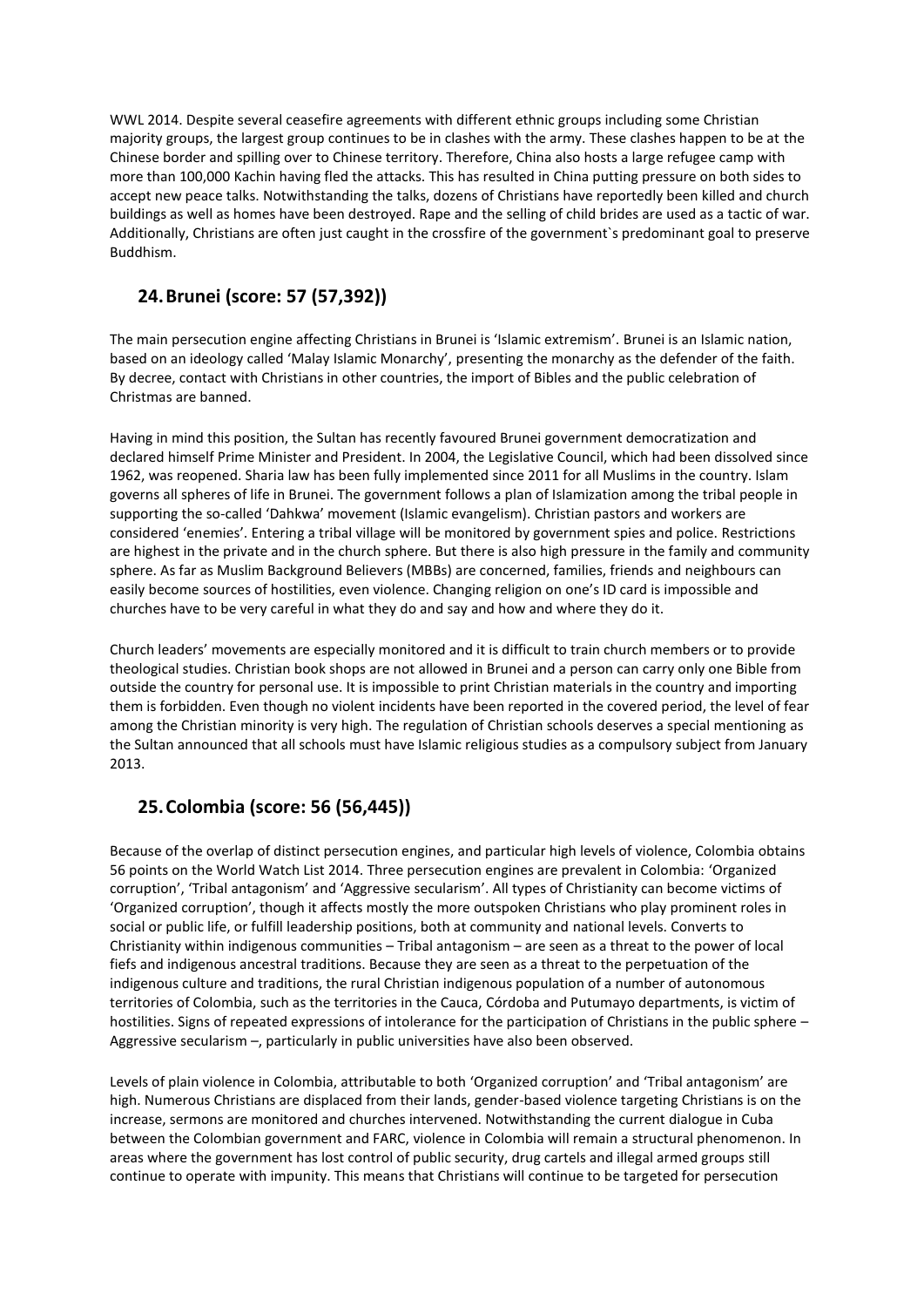because of their presence as an alternative pillar of society and their witness through their involvement in social and political activities.

#### **26.Jordan (score: 56 (56,236))**

With a ranks of 26th versus 34th last year, Jordan ranks highest in the history of the WWL. The rise is explained mainly by a further deterioration in the situation of religious freedom especially for Muslim Background Believers (MBBs). The main persecution engine active in Jordan is Islamic extremism, and to a lesser extent Tribal antagonism. Tensions between moderate and Islamist elements in Jordanian society are on the increase, under the influence of the Arab Uprisings. The Muslim Brotherhood and Salafists, emboldened by their increased influence in the region, have hijacked the demands for more reforms to serve their agenda: to transform Jordan into an Islamic state. For long, Jordan has been one of the most liberal countries of the region in terms of freedom of religion. However, the tide seems to be turning for Christians. Although traditional Christians still enjoy a relatively high degree of religious freedom, MBBs are experiencing the repercussions of increased radical influences in society. Of all types of Christianity, converts from Islam to Christianity (MBBs) are persecuted the most for their faith. They especially experience pressure from the side of their families which can even result in serious violence, including death. Non-traditional Protestant Christian communities also face opposition, especially from the side of government officials. Evangelical churches are not recognized by the Jordanian government. Jordan scores relatively high on the private, family and church spheres of life. This is due to the very high pressure MBBs experience in these areas. During the reporting period greater pressure on MBBs was reported and violence against them was more prevalent. Most analysts expect King Abdullah II to remain in power for the next few years, despite regional and national unrest. Meanwhile, the threat of radical Islam is a factor that has to be taken into account.

## **27.Oman (score: 56 (55,998))**

There has been no visible change in recent years in the situation for Christians in Oman. Oman ranks 22nd and scores 56 points on the World Watch List 2014, the same score as in 2013. The main persecution dynamics in Oman are Islamic extremism and Totalitarian paranoia. Islamic extremism: Islam is the state religion and legislation is based on Islamic law. Because of Totalitarian paranoia, Christians face restrictions when their activities are considered a threat to the ruling power. Almost the entire Christian population (around 35,000) is expatriate; there are only a few indigenous Christians. All religious organizations must register, and Christian meetings are monitored for political messages and nationals attending. Foreign Christians are allowed to discretely worship in private homes or work compounds. Christian converts from a Muslim background (Muslim Background Believers, MBBs) risk persecution from family and society. MBBs can lose their family, house and job and could even be killed, though no violent incidents were documented in the reporting period. Oman is fairly tolerant regarding religious expressions. Yet, all public school curriculums include instruction in Islam. Apostasy is not a criminal offense, but it is not respected by the legal system either, which assumes that all citizens are Muslims. The very concept of change of faith for an Omani citizen is an anathema. A convert faces problems under the Personal Status and Family Legal Code, which prohibits a father from having custody over his children if he leaves Islam. Deportation of foreign workers (because of their Christian activities) continues. Registration is difficult, though not impossible, to obtain. Both Open Doors' sources and Middle East Concern did not report any violent persecution incidents of Christians since 2011, though it is known that MBBs continue to face significant family pressure.

## **28.India (score: 55 (55,401))**

As one of the most diverse countries in the world, it is difficult to describe India's persecution dynamics without making generalizations, however, the principal persecution engines affecting Christians in India are 'Other religious militancy' (main engine) and to a lesser extent 'Tribal antagonism', 'Islamic extremism' and 'Communist oppression'. Among the most prominent attackers of the Christian minority are religious militants, namely Hindu nationalists, who claim that every Indian has to be Hindu. Their ideology "Hindutva" is spread by several political parties and affiliated youth movements and has firm roots and strong support in the media and many government structures like the police. The Christian minority, therefore, can never count on a fair treatment and is discouraged to claim its rights. One obvious example is the lack of justice in the court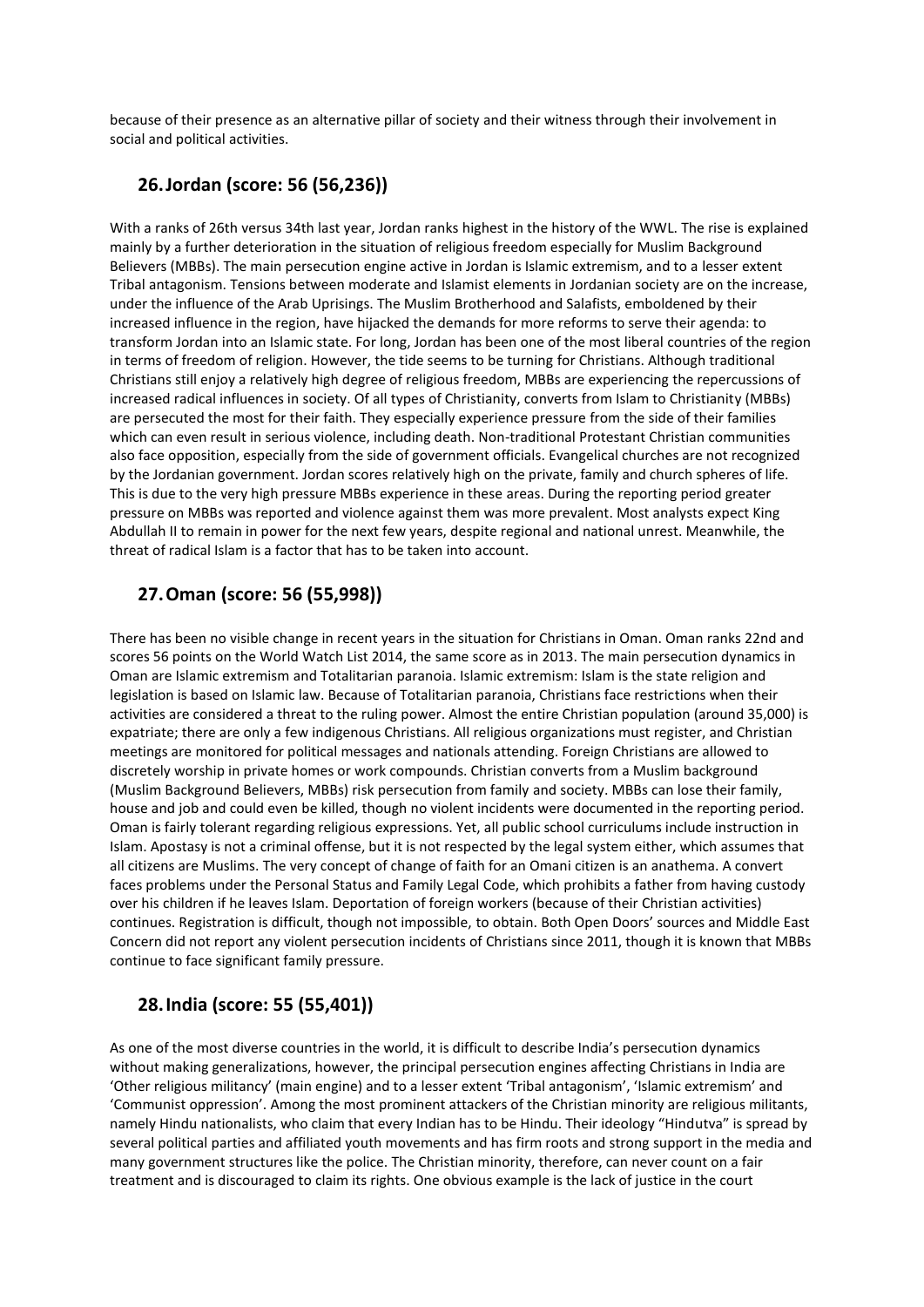proceedings concerning the 2008 Kandhamal riots in Orissa. Even murderers have deliberately been left unpunished, testifying about the strength of "Hindutva" penetration in society. The Church in India is a growing Church. Nearly 80 per cent of the Church is from the Dalit and tribal background. Being the most marginalized groups in society, the message that there is a loving God who even gave his life for them is "Good News" in the purest sense of the word. This strong movement faces strict opposition to their emphasis on traditional values and beliefs, and Hindu background believers all over India, especially if they belong to the lower castes, the Dalit or the so-called OBCs (other backward castes) face persecution.

India`s Christians face pressure on all spheres of life, nearly equally distributed. On the one hand, this reflects the challenge of showing such a complicated matter of persecution of Christians in some figures in such a diverse country as well as the permanent squeeze they face. On the other hand it shows an increase in Religious intolerance in the country. Hinduism is experiencing a revival facilitated by special events as well as print and electronic media. The most successful political party following this ideology is called BJP ("Bharatiya Janata Party", translated "Indian People`s Party"), currently ruling or co-ruling seven states (of the country's total 28 states). In five of them, "anti-conversion laws" were adopted (most of the time, but not necessarily, initiated by BJP), which are frequently used as a pretext to disturb and disrupt church services as well as to harass, beat up and accuse Christian believers and leaders. All churches are monitored; Hindu radicals have started monitoring Christian activity in great detail. Sometimes, matters have resulted in legal cases against the Church. It is virtually impossible to get permission to build or renovate a church building in some states, especially where Hindu nationalists rule, whereas people do not have to have permission to build new Hindu temples. Even beyond these states, Hindu radical groups and their networks have permeated the local administration in many places.

Violence against Christians in India is rampant and occurs especially in the so-called "Middle Belt" and in the states where BJP is ruling. Reports on pastors and church members beaten up because of allegations of conversion are frequent, sometimes Christians are even killed. Church buildings as well as homes of Christians were destroyed in the reporting period; many converts had to flee their place of living, including Dalit Christians.

#### **29.Sri Lanka (55 (55,887))**

The persecution engines affecting Christians in Sri Lanka are 'Other religious militancy' (main engine) and to a lesser extent 'Totalitarian paranoia'. The majority of Sri Lanka`s population is Buddhist. Since the end of the Civil War in 2009 and the defeat of the militant Tamil minority, not only the rhetoric, but also the acts are ruled by Buddhist Supremacy. Every Sinhalese is perceived to be a Buddhist, so not only the Tamil Christians are treated as second-class citizens, but also Sinhalese Christians are looked at with suspicion and frequently slandered and attacked. This not only done by authorities, though the ministry responsible for religion has a telling name itself ("Ministry for Religious Affairs and Buddhist Sasana"), but also by Buddhist extremist groups. These groups, namely the BBS (Bodu Bala Sena) and Sinhala Ravaya, led by Buddhist monks attack the Christian minority and are widely perceived as being tacitly supported by the government.

Ruling Sri Lanka has been a family business of a handful of different families for the last decades. The president ruling now has an extremely strong position as he obtains several minister posts and many family members, including his brothers, son, nephews and cousins are also in influential positions at the moment. Additionally, the military is in a very strong position. The defeat of the Civil War which shook the country for 26 years made the president very popular among Sinhalese, but this vanished to a certain extent by demands that atrocities of war (or even war crimes) should be investigated and that the rather poor Human Rights record of the Island should be set straight. These demands led the government to a hard-handed policy on every group perceived as critical, having ties to forces abroad or being able to organize public opposition.

The high level of fear is reflected in the score of the private sphere as Christians continue to be monitored and threatened by Buddhist monks, sometimes accompanied by mobs. That is also why Christians have become very cautious in keeping Christian materials or meeting privately, let alone talk to others about their faith. Converts have to be very secret concerning their faith and will take every precautionary measure not to be discovered. It may not come as a surprise that national and church sphere also score high. Whereas religious minorities have the constitutional right of freedom of religion, often they are left in an legal limbo as there has been a government circular demanding an additional letter of registration issued by the relevant ministry,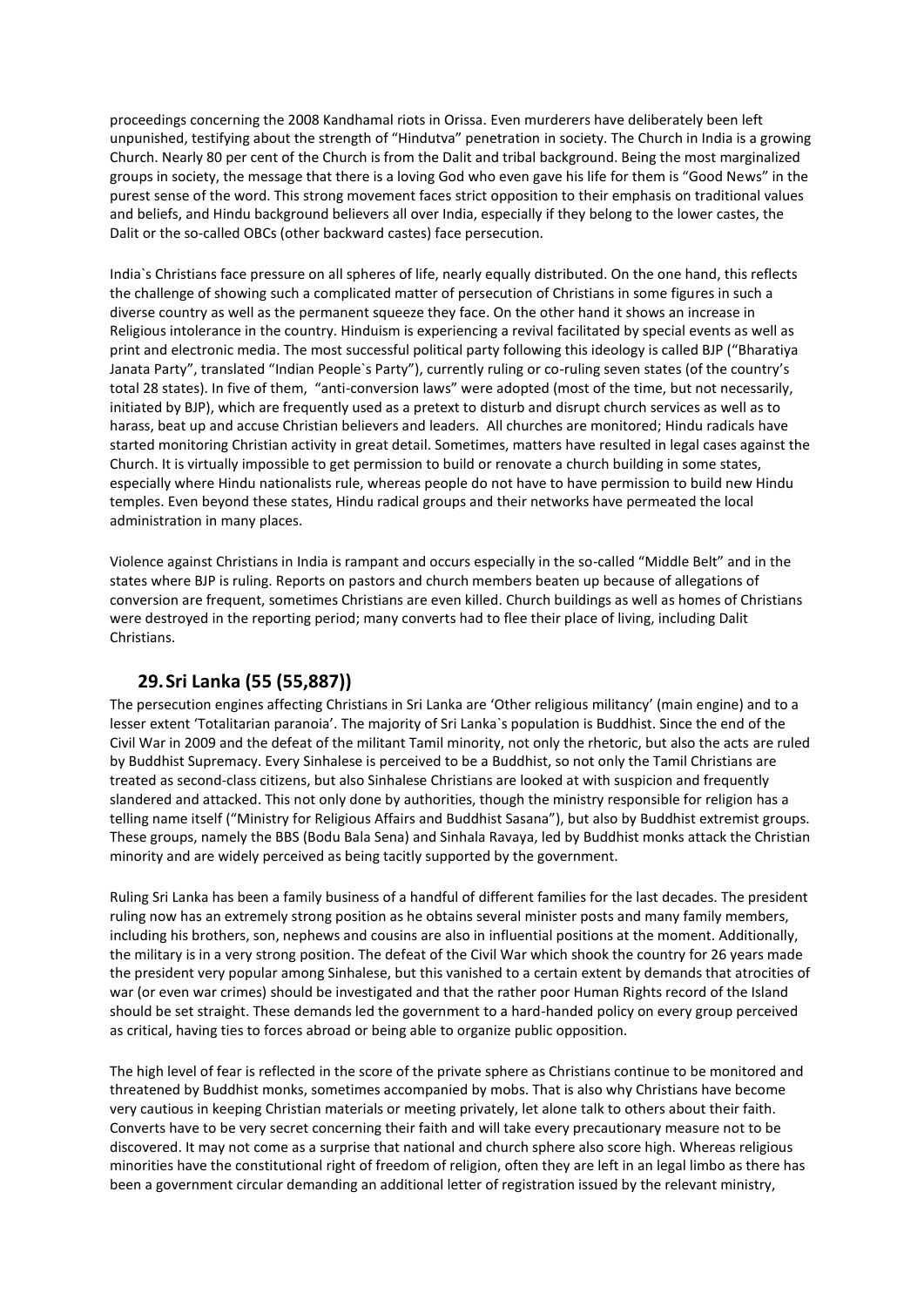called the Ministry of Buddhist Sasana and Religious Affairs. Though this is against the constitution, it gives extremist monks leverage to instigate mobs against Christians and Muslims and allows local authorities to put pressure on them.

In 2013 alone there have been more than 50 attacks on churches, mainly protestant, but also catholic. Usually monks arrive while the service is going on and demand the church`s immediate closure. Many times they have a mob with them (reports ranging from 40 to 800 people), putting pressure on pastors and attendants. Often things turn violent and houses and equipment gets destroyed. In at least one case a pastor and his family had to flee for their lives as they were found on a death list.

## **30.Tunisia (score: 55 (54,558))**

Tunisia gets 55 points on the World Watch List 2014, 5 more than on the World Watch List 2013. The raise is explained by both an increase in the squeeze on the small Christian community in the country and a higher number of violent incidents involving Christians. The main persecution engine in Tunisia is Islamic extremism. The very promising revolution in 2011, which started off the revolutionary wave in other countries, turned out to be a disappointment for both liberals and Christians in Tunisia. The situation in the country is rapidly deteriorating. Christians face persecution from two sides; a moderately Islamic government and very visible and aggressive Salafist groups who operate with impunity in the country.

While expat Christians experience a relative amount of freedom, at least within the church walls, Muslim Background Believers face a variety of pressures. In Tunisia, Christians particularly experience increasing pressure at the private and family level, though there are notable difference between the countryside and the country's capital Tunis where the situation is comparatively better. Pressure is generalized throughout all spheres of life, with exception of the national sphere. Unseen violent incidents against Christians were reported this year, breaking with a trend of relative peace and religious tolerance. Reports from the field indicate that pressure on Christians, coming both from the authorities and from the families of MBBs, has increased. With political developments looking grim and Islamic movements getting stronger, the short democratic intermezzo is likely to make place for a new phase in the political history of the country: Islamic government. The situation of the small Christian population in the country is not expected to improve.

#### **31.Bhutan (score: 54 (54,190))**

The persecution engines affecting Christians in Bhutan are 'Other religious militancy' (main engine) and to a lesser extent 'Tribal antagonism'. A strict emphasis on Buddhism as the country`s spiritual heritage makes it hard for the Christian minority to claim their space. Even after introducing a constitutional monarchy and installing democratic elections, Buddhism continues to play the dominant role in the country, especially in remote and rural areas.

Another source of pressure comes from shamans following the traditional animistic Bön belief. Though most citizens are not exclusive adherents to this faith, in rural areas especially they will observe rites and traditions and pressure is put on Christians from a Buddhist or Hindu background who do not wish to participate. Bhutan`s Christians face strong pressure in all spheres of life as persecution shows itself in monitoring and pressure Christians face, especially in rural areas. They are excluded from local decision-making, pressured to renounce their faith and Christians will try to send their children abroad for education if they have the financial means.

Though the church in Bhutan is no longer a country-wide underground church, since Christians are able to meet in private homes regularly on Sundays without interference, there remain many challenges. Christians in remote villages still encounter many difficulties as church meetings continue to be monitored and disturbed. Registration of churches or owning or building a church is not possible and. the government restricts the celebration of some non-Buddhist festivals. Another major issue for Christians is burials as they are not provided with burial sites or lots for cemeteries. In Bhutan, it is common to burn corpses. All negotiations with local and state authorities on this topic have failed so far.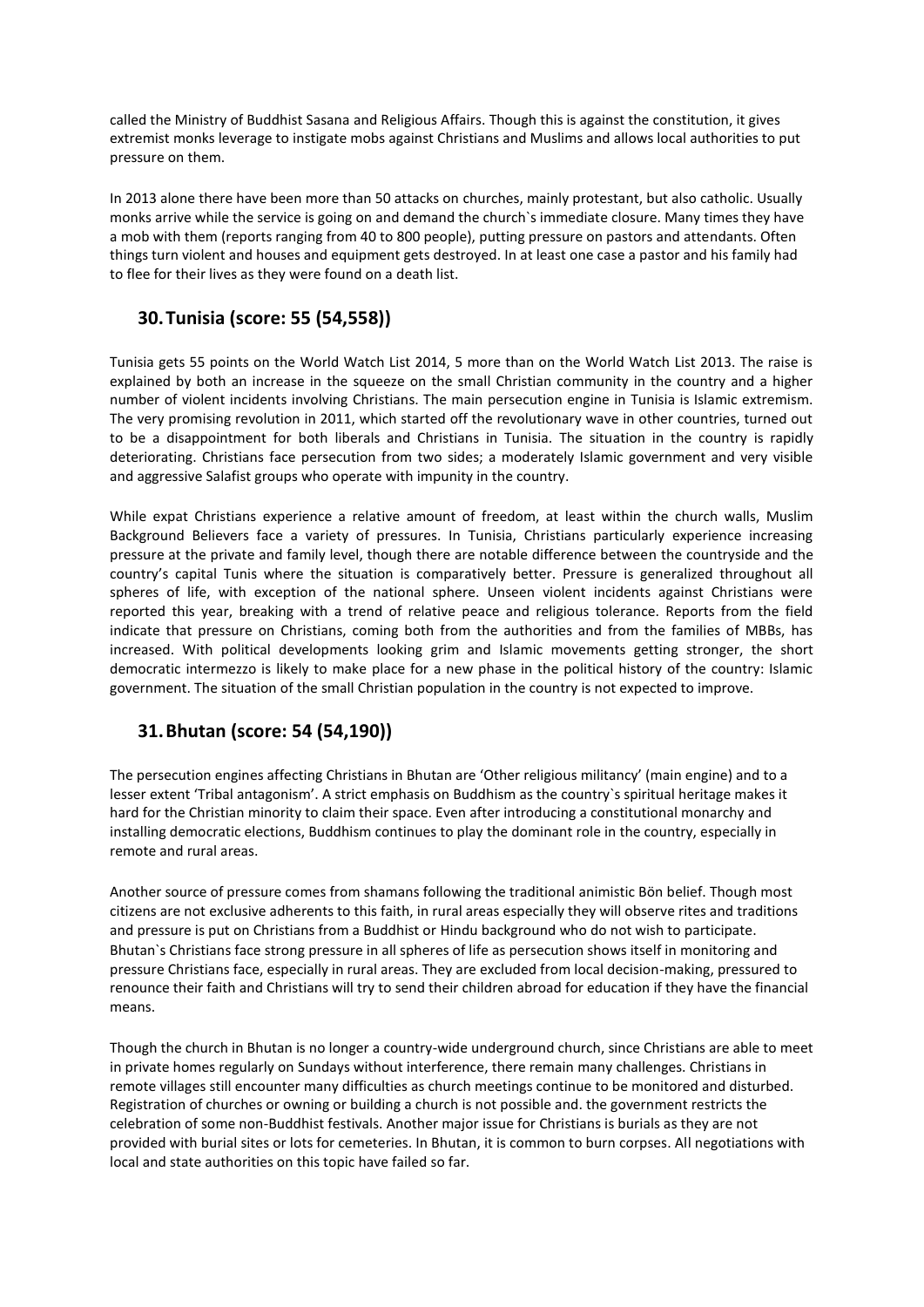Persecution in Bhutan never has been very violent. In May 2013, a Christian was released from prison after three years as he had shown the Jesus movie. Another pastor and two church members were detained for interrogations with police for several days and occasionally Christians are beaten or otherwise physically harmed. But compared to the last reporting period, the level of violence has eased.

#### **32.Algeria (score: 54 (54,148))**

On the World Watch List 2014, Algeria gets 54 points (51 points in 2013). The main persecution engine in Algeria is Islamic extremism. As Islam is becoming more and more visible in Algeria's government, the freedoms of Christians are more and more restricted. Increasing pressure from Islamist movements on government and on society, in combination with pressure from family members on Christian converts from a Muslim background, explain Algeria's score on the World Watch List. In the context of the growing role of Islamism in the region, Algeria is increasingly the scene of more terror by Islamist movements, particularly al-Qaeda in the Maghreb. In the past year, the oppression of Christians has been constant. Church leaders indicate that there is an increase in pressure on Christians, who mostly are Muslim Background Believers.

The law prohibits public assembly for purposes of practicing a faith other than Islam. Individual churches are often denied registration. At this stage of its development, Islamic extremism is present throughout the whole country, and causes pressure on Christians in all spheres of life. The number of reported incidents remained constant in comparison to last year. In spite of some positive developments, the overall trends regarding religious liberty are negative. Although no Christians were killed or imprisoned, threats to churches and Christian media organizations still occur, and newspapers report negatively about Christians. For the coming year, no dramatic improvements in the situation of Algerian Christians are expected. During 2014, there will be presidential elections. Sure is that Islamism is gaining influence and that the Islamists have a realistic chance of winning these presidential elections.

#### **33.Mali (score: 54 (53,822))**

After the French military intervention in January 2013, the threat of Islamists has been averted, at least temporarily, but in the North there is still no normal church life possible and the Christians who fled are afraid to return. For this reason, Mali gets a score of 54 points in 2014, which is lower than the score of 2013, but still high to account for the continuing pressures on Christians in the country. The main persecution dynamic in Mali is Islamic extremism. Mali has always been a typical West-African state with a (mostly) moderate Islam, constitutionally secular proscribing religious political parties, even though a high percentage of its population is Muslim. The situation changed with the proclamation of the creation of the independent state of Azawad in Northern Mali (April 2012).

Among the less than 5% of Malians who are Christians, the majority are Roman Catholic, while there is also a significant number of Protestants. Even though most Malian Christians live in the south of the country, they feel threatened by the Islamists in the north. All spheres of life are affected by the combination of both dynamics, though the national sphere to a lesser extent because of the relative freedom in the South. Church life is not yet possible in the North. The levels of violence against Christians are not as high as the squeeze. Christians have however received death threats by Islamists. Even though the Islamists have been driven out of Northern Mali, the presence and infrastructure of Christianity has been (largely) destroyed. It will take a long time to build it up again. Moreover, as the Islamists have not been fully vanquished, building up a Christian presence in the North again is difficult.

## **34.Palestinian Territories (score: 53 (53,269))**

*The Palestinian Territories include Gaza and West Bank according to UN guidelines. This concerns the border of 1967 and include areas A, B and C which are partly under joint or full Israeli and/or Palestinian control.*

The Palestinian Territories can be found on position 34, two places higher than last year. It scores five points this year: 53 points. The main explanation for this rise is the increased radicalization of Muslims on both the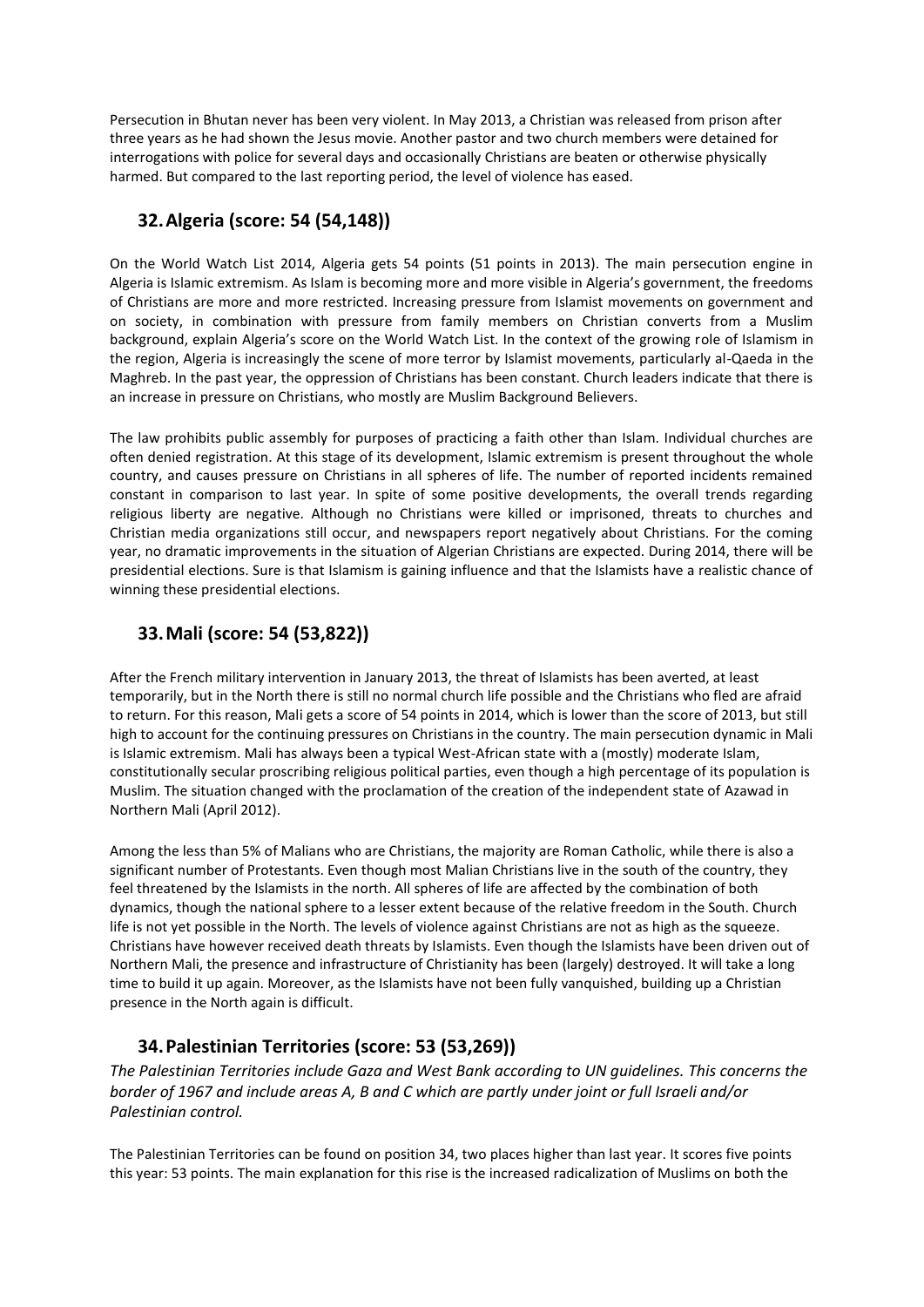West Bank and Gaza. This development is encouraged by the Arab Uprisings and the Syrian war. The main persecution engine active in the Palestinian Territories is Islamic extremism. Persecution dynamics are comparable throughout the territories, though there is noticeably more pressure in Gaza than in the West Bank because of the presence of Islamist fanatical movements. Partly as a result of their influence, Hamas takes Islamising measures from time to time. Gender segregation was imposed by law on schools in Gaza and all female students at Gaza University were forced to wear a veil. Christian schools were eventually exempted. Laws in the West Bank generally protect religious freedom, whereas those in Gaza are restrictive in this respect. The Palestinian Basic Law – which functions as a temporary constitution – states that the official religion is Islam and Sharia (Islamic legislation) is the main source of legislation. Dynamics of Christian persecution in the Palestinian Territories are complex. Christians are squeezed in the Israeli-Palestinian conflict, their ethnicity entailing many restrictions from the Israeli side and their religion putting them in a minority position within the Palestinian community. The total number of Christians has been decreasing in both areas over time, due to emigration and lower birth rates. A ray of hope is the small but growing number of Muslim Background Believers (MBBs). Local Christians say they experience growing social and economic pressure to convert to Islam, especially in Gaza. We received several reports of physical harm, including a young Christian being assaulted to pressure him to adopt Islam. A number of young Christian men were threatened and fled from Gaza to the West Bank. We received a report of at least one MBB who fled the country. For MBBs – especially women – there is a clear honor killing risk. The situation for Christians is not expected to improve in the near future. In general an Islamic radicalization is seen within the Palestinian society, both on the West Bank and in Gaza - a bad development for the church in both areas.

#### **35.United Arab Emirates (score: 51 (51,498))**

The position of Christians in the United Arab Emirates remains almost completely unchanged. The country ranks 26th and scores 51 points on the World Watch List 2014, only 3 points below the 2013 score. The main persecution dynamic in the United Arab Emirates is Islamic extremism. In addition to Islamic extremism, persecution dynamics in the United Arab Emirates are best described as Totalitarian paranoia, as the Emir continues to be a despotic ruler. The United Arab Emirates is one of the most liberal countries in the Gulf and expatriates make up around 80 per cent of the population. The constitution provides for religious freedom on the condition that established customs, public policy or public morals are not violated. The government restricts this freedom in practice. Mostly Christian converts from a Muslim background (Muslim Background Believers, MBBs) suffer persecution, while expats enjoy some freedom but also face restrictions. Pressure throughout the whole territory is considerably higher on MBBs and expat MBBs. African and Asian expats have a little more freedom, but not as much as Western expats; that is as long as they do not evangelise Muslims. MBBs are under severe pressure from relatives, family and Muslim society due to the Islamic government, law and culture. Whilst there were hardly any reports of religious violence, the differences in the extent of religious freedom of expats and the few Muslim Background Believers (MBBs) are most visible in the family sphere. In the private sphere, the squeeze is systemic for MBBs. Christians in the United Arab Emirates, who are mainly foreign workers, are mostly hindered by the government's discriminatory attitude towards Christians and the thoroughly Islamic society, resulting sometimes in deportation. No significant violent incidents were reported, though the risk of honor killings among MBBs, especially for females, is real.

#### **36.Mauritania (score: 51 (51,377))**

Mauritania scores 51 points on the World Watch List 2014, 5 points less than in 2013. The major persecution engine in Mauritania is Islamic extremism, which is exacerbated by the country's apostasy laws which are directed against the activities of non-Muslims and its cultural norms that strongly dissuade people from associating with non-Muslims. Mauritania is one of only four official "Islamic Republics" in the world, and its constitution recognizes Islam as the sole religion of the country's estimated 3.5 million inhabitants and designates shariah (Islamic law) as the only officially recognized source of legislation. Moreover, the influence of al-Qaeda in the Maghreb (AQIM) in Mauritania is growing. The group is gaining support among local Mauritanians and is also attempting to monitor Christian activity in the country. Because of harsh government restrictions, it is very difficult for Christian missions and Christians in general to operate in the country. Pressure on Muslim Background Believers from family, tribe members and leaders of local mosques, is very high. There is some freedom for expat churches, but even for expats residing in the country it is complicated. It remains completely impossible for all Mauritanian Christians to register their churches, so they must meet in secret.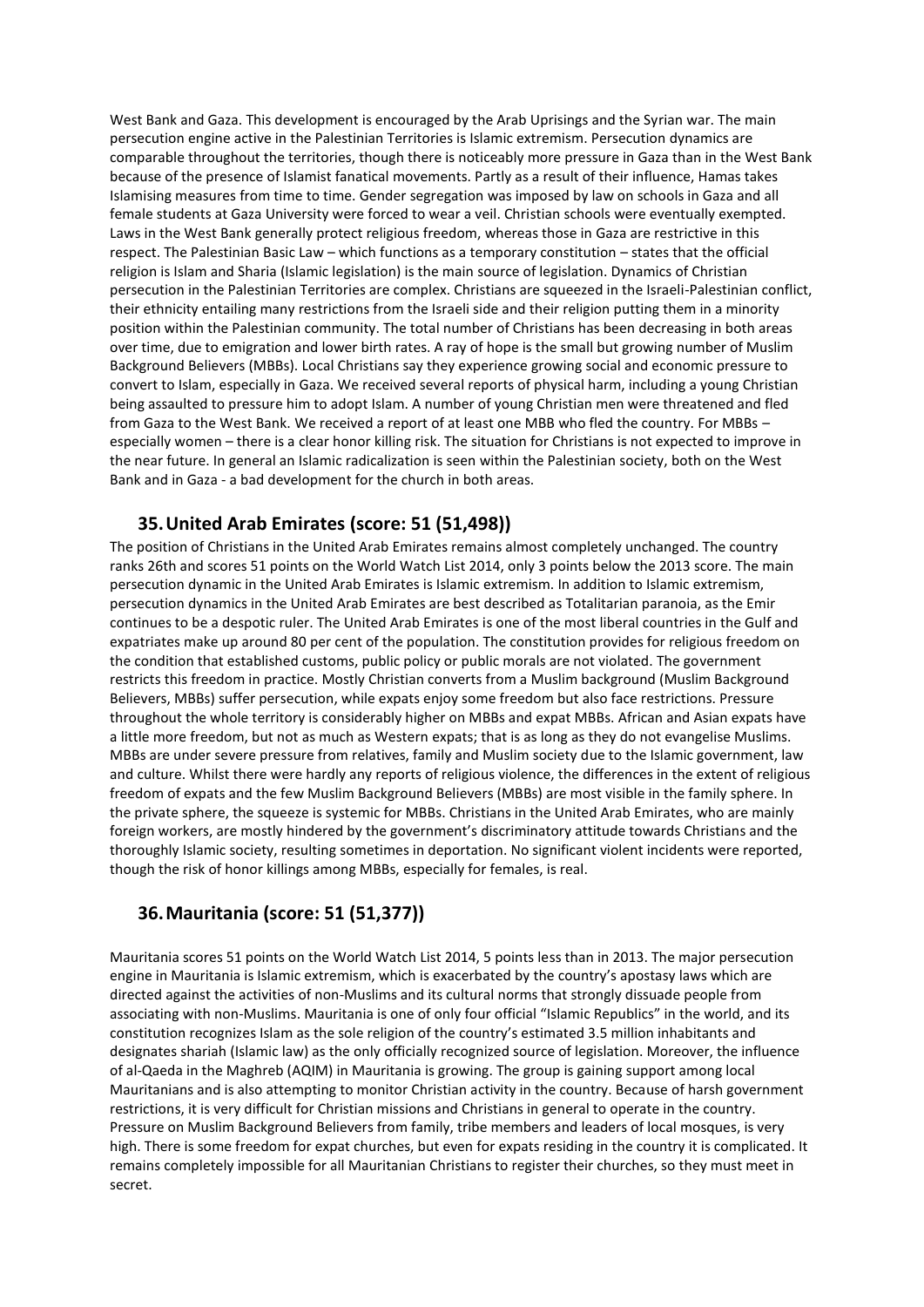Very few violent incidents against Christians were recorded in Mauritania during the reporting period. This is not a sign of the absence of persecution. According to our reports this year, there were no confirmed cases this year of detainments of Christians, but it has happened in the near-past. However, pressures upon believers are still present. There are isolated reports of family pressure for believers to leave their new faith. The prospect of an increasingly powerful militant Salafist insurgency in Mauritania is the greatest threat to Christians in the country.

## **37.China (score: 51 (50,743))**

The persecution engines affecting Christians in China are 'Communist oppression' (main engine) and to a lesser extent 'Islamic extremism' and 'Other religious militancy'. The communist government continues to impose control on all religious activities. In recent years, they have chosen not to strictly control Christian activities in most regions in China, but still keep a close watch on them. Concerning the ethnic Han churches, some observers speak of three kinds of churches: the 'black' ones which are illegal and which the state is fighting against, the 'red' ones which are state-approved and controlled and the 'grey' ones which are not registered, but tolerated, and which form the majority of the Christians.

The authorities have learned to invite pastors 'to have tea' in order to clarify the guidelines and limits. These are: (1) report to the authority about recent activities; (2) no participation of foreign Christians or receiving foreign funds; (3) no high-profile activities; (4) only conduct "regular" Christian activities during sensitive periods. The government tightly controls religious activities in inhabited areas of minority ethnic groups, in particular for those ethnic groups strongly influenced by their traditional religions. The most restricted regions in terms of religious activities – also for the Christian minority – are Muslim and Tibetan regions, specifically inside Xinjiang and Tibet. Christian converts from a Muslim Background (MBBs) have to deal as well with persecution from their own family, neighbourhood and friends. What has just been said on Islamic extremism also applies to the even smaller group of Tibetan Background Believers in Western China (Tibet). The engine 'other religious militancy' results into enormous pressure from family, neighbours and community.

#### **38.Kuwait (score: 50 (49,847))**

The position of Christians in Kuwait has not changed significantly during the past year. Having obtained a score of 49 points on the World Watch List 2013, the country scores 50 points for the World Watch List 2014 and ranks 33d. The main persecution in Kuwait is Islamic extremism. Islamic extremism is expressed mostly in the family sphere. Restrictions from the government can mostly be explained by Totalitarian paranoia, as the country's ruler does not want any organized group to threaten his hegemony. As ethnic tensions are also present, Tribal antagonism is another potential source of persecution. According to the constitution, Islam is the state religion and Islamic law (sharia) is an important source of legislation. The government requires Islamic religious instruction for all students in public and private schools. Teaching Christianity is prohibited, even to legally recognized Christians. The Christian community mostly consists of foreign migrant workers. Expat Christians are relatively free to worship informally. Conversion from Islam to another religion is not permitted and the government actively supported proselytism (evangelization) by Sunni Muslims. For Christian converts from a Muslim background (Muslim Background Believers, MBBs), the main persecution actors are family and Muslim extremists, and to a lesser extent authorities. Converts risk discrimination, harassment, police monitoring of their activities, arbitrary arrest and detention, physical and verbal abuse. No significant violent incidents involving Christians were reported. There are no indications that the situation of Christians might evolve in the near future.

#### **39.Kazakhstan (score: 49 (49,306))**

The persecution engines affecting Christians in Kazakhstan are 'Totalitarian Paranoia' (main engine) and to a lesser extent 'Islamic extremism'. Though the President is not as idolised as in other Central Asian countries, you may put your hand into the golden handprint of president Nazarbayev shown at a tower in the capital Astana. Constant rumours about the president`s health fuel speculation and challenge the functioning of the government. The more important it is seen to keep everything and every group under control. That`s why there is a bias against Christian minorities, especially the ethnic Kazakhs, as they are perceived to be naturally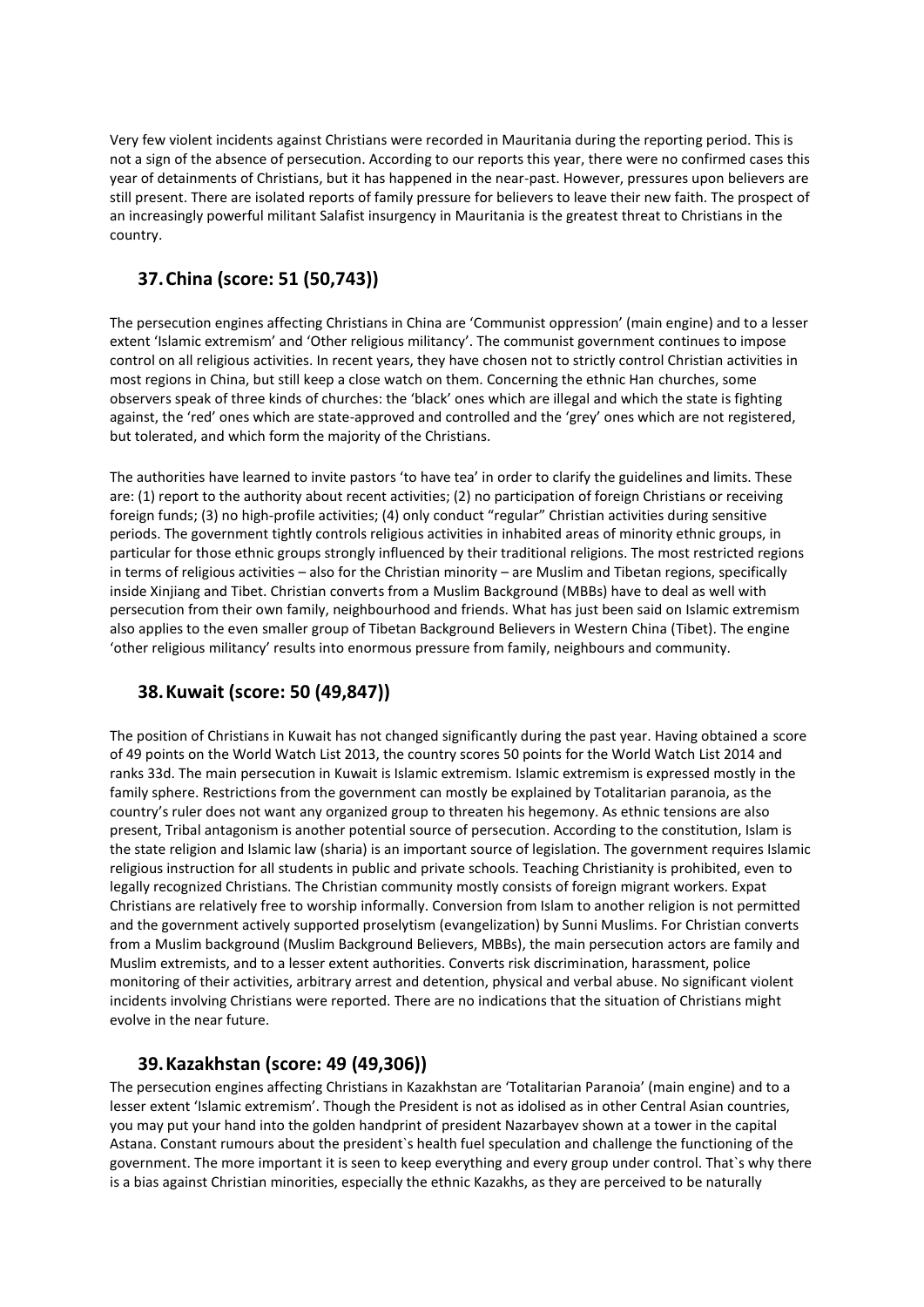Muslim. Christianity is something for Russians. Consequently, they are denied registration and thereby face strict state control as they are deemed "illegal".

Islam does not play a prominent role in everyday`s life, so this engine is more driven by Muslim families and neighbourhoods and reflects pressure on Christian converts from a Muslim background. The government used to follow the path of secularism, seen as a protection shield against radical Islamism. The recent involvement of institutionalized Islam (the Spiritual Board) in order to promote traditional Islam might change the picture in the future. Kazakhstan`s Christians face the most pressure in the church sphere, thanks to two laws introduced in October 2011. Their implementation was harsh and left Christians and other religious minorities insecure and with a strong feeling of arbitrariness. The strict implementation is illustrated best by a court verdict of March 2013, ordering the destruction of 121 religious books, including bibles. After a public international outcry, a regional court finally ordered its halt.

Another sphere where Christians are strongly affected is the private sphere. Converts get high pressure by their relatives and neighbours to recant their newly found faith. The government even sponsors an organization offering counselling and help to rescue relatives from "sects". This pressure also extends to the family and the community sphere, though not in the same intensity. Though the violence is not very high, some violent incidents were reported for this period. 66 year old Pastor Bakhytzhan Kashkumbaev was detained and remains in prison on charges of poisoning a member of his church with communion wine. When his imprisonment was going to be eased to house arrest in October 2013, he was immediately re-arrested on extremism charges. Another pastor, Vyatcheslav Lim, being a stateless person, was deported on the charge of "illegal missionary activities" in September 2013. Several reports of raids and the forced closure of churches add to the impression of an increasing persecution.

#### **40.Malaysia (score: 49 (49,162))**

The main persecution engine affecting Christian in Malaysia is 'Islamic extremism'. In the eyes (and words) of Prime Minister Najib Razak, Islam will always 'supersede' politics. In fact, he called on the people "to protect Islam, the faith of its followers, its teachings, Islamic law and infrastructure" and to avoid disunity and exploitation of the "enemies". His statement came amid the country's celebration of Ramadan in August 2012. In a separate speech, Najib warned that greater liberalism is a threat to the country. "Pluralism, liberalism? All these 'isms' are against Islam and it is compulsory for us to fight these," he said to more than 10,000 Islamic leaders, days before the Muslim feast began. Consequently, Najib's support of human rights also has limits, saying the rights should fall "within the boundaries set by Islam."

Though it is possible to have churches and there is freedom of worship which is cherished by believers, many Christians perceive that they have to be very cautious. The government has continued to remain silent on issues such as using the word 'Allah' for God in a Catholic newspaper – something which was interdicted by the Court of Appeal in October 2013. The government has additionally allowed mainly ethnic Malay organisations to make radical comments against Christians. Given the high pressure, it is not surprising that Private and Family Sphere show high scores reflecting the views (and acts) of society. According to the recent study "The World`s Muslims: Religion, Politics and Society" of April 2013 by Pew Forum, Malaysia ranks among the most conservative societies in South East Asia. One finding is especially worth to be highlighted. Asked about extremist groups they are worried about, 31 percent of respondents answered that they are worried most about Christian extremist groups – though never such a group showed up in the country.

It is almost impossible for a Malay Muslim to convert to Christianity. All conversions have to be affirmed by a Shariah court and the process demands three months of time for reconsideration in a re-education center. Proselytizing Muslims is forbidden. In five states — Perak, Malacca, Sabah, Terengganu, and Pahang conversion is a criminal offence punishable by a fine or jail term. In Pahang, convicted converts may also be punished with up to six strokes of the cane. Once a convert is found, he can be sent to a re-education centre and hold until he agrees to reconvert. Several Muslim Background Believers had to leave their families and communities. Some have even been forced to leave the country in order to escape re-education.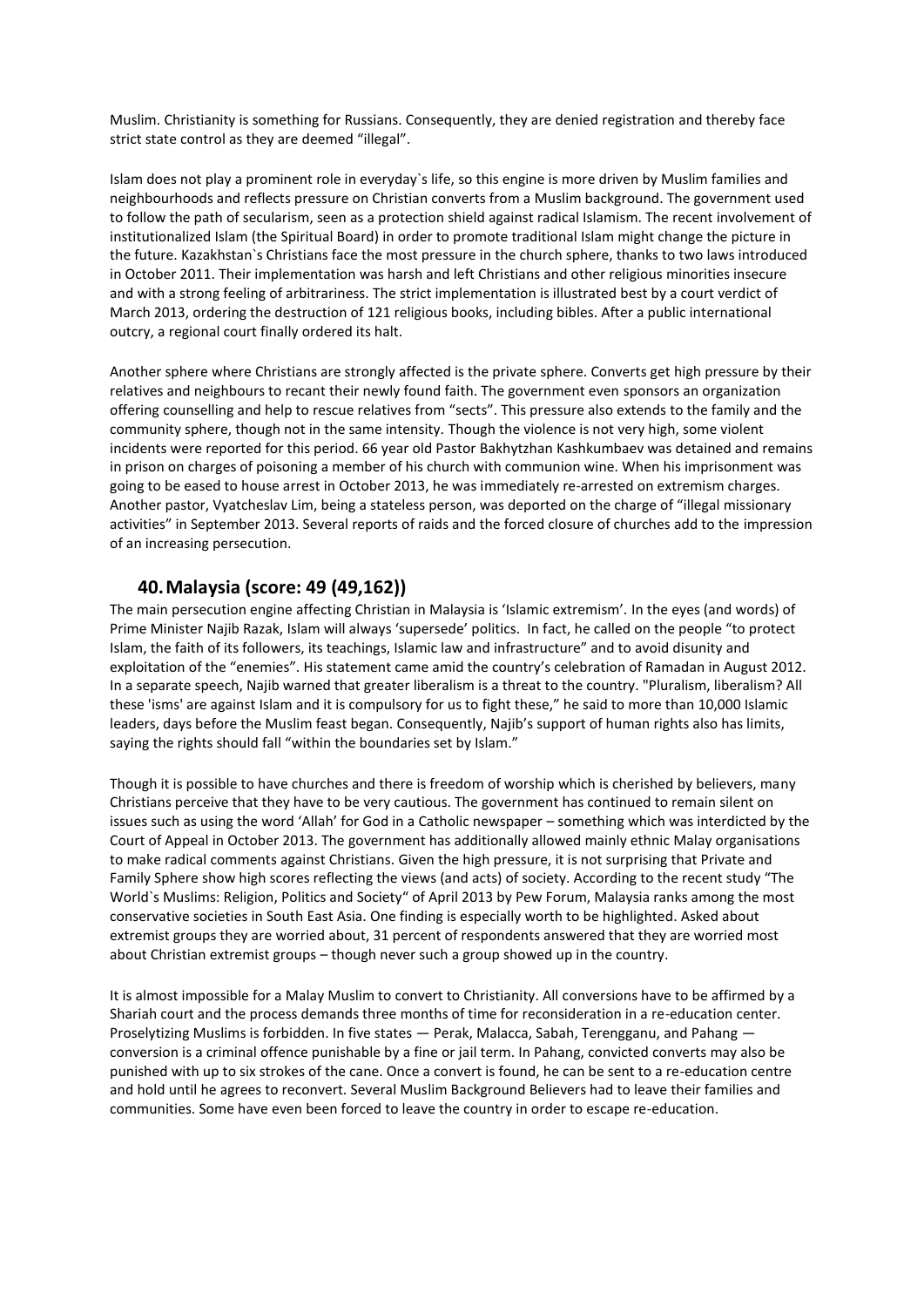#### **41.Bahrain (score: 48 (48,450))**

Bahrain ranks 35th of the World Watch List. As the position of Christians in Bahrain has not evolved, the score of the country in 2014 is the same as in 2013: 48 points. The main persecution engine in Bahrain is Totalitarian paranoia. In this country, Islamic extremism is a relevant persecution engine, though persecution dynamics are best explained by 'Totalitarian paranoia' as the country's ruler endeavors to stay in power at all costs. The Bahraini constitution declares that the religion of the State is Islam and that 'the State guarantees the inviolability of worship, and the freedom to perform religious rites and hold religious parades and meetings in accordance with the customs observed in the country.' Sharia (Islamic law) is a principal source for legislation. This mainly Shia-Islamic country is quite tolerant in general because of its international position in banking and trade. A considerable number of expatriate Christians (mainly from South Asia) work and live in Bahrain and are relatively free to practice their faith in private places of worship, but proselytizing Muslims is illegal. Christian converts from a Muslim background (Muslim Background Believers, MBBs) are under considerably more pressure than the few historical Christian communities and expat communities. Pressure is systemic for MBBs. Expat Christians are often denied additional legally recognized facilities. Traditionally, society is not tolerant towards converts from Islam to other religious groups. Pressure comes mostly from family and community, to a lesser extent from the state. Pressure is highest in the private, family and community spheres for MBBs, though government also imposes restrictions on national and church life. No violence was recorded in this reporting period. MBBs are still considered Muslims by the state and a legal challenge to this was not permitted, which has strong implications of family law for example.

#### **42.Comoros (score: 48 (48,020))**

With a score of 48 points, the Comoro Islands rank 42 on the World Watch List 2014. In 2013, the Comoro Islands ranked 41 with a score of 45 points. Despite last year's drop on the WWL, it seems that the country is slowly moving backwards as squeeze related persecution processes intensified. This affects especially Muslim Background Believers, but the tiny community of expatriate believers as well.

The main persecution engine affecting Christians on the Comoro Islands is 'Islamic extremism'. In 2009, a referendum was held enabling the government of the Comoro Islands to change the constitution and install Islam as state religion. In this Sunni dominated country, this constitutional change severely curtails the existence of other religions. In parallel, there has been a rise in sympathy for Islamic extremism, especially on the islands Anjouan and Moheli. The rise of Islamic sympathies among the population at large, government officials, non-Christian religious leaders and Muslim youth groups in particular caused anxiety among believers.

Paradoxically, the future development of the Comorian Church remains unclear. One the hand, the space to allow Christian church life to develop and flourish shrinks. At the same time, OD field reports suggest that the number of Comorians showing interest for the Christian faith and the church is responsive to this call. However, due to the economic hardship of the Islanders and their subsequent economic dependence on each other, makes it difficult for individual Comorians to break away from the Muslim background of the families they belong to and become Christian. Hence, the growth of the Comorian church depends in part on the religiouspolitical tide the Comoros Islands goes through in the near future and the space this offers to spread the gospel and resist various forms of persecution.

# **43.Kenya ( score 48 (47,527))**

With a score of 48 points, Kenya ranks 43 on the World Watch List 2014. In 2013, Kenya ranked 40 with a score of 47 points. The minimal increase misrepresents the actual increase in the level of persecution. Faith-related violence reduced firmly, while pressure in the different spheres of Christian life intensified.

The main persecution engine in Kenya is 'Islamic extremism'. However, forms of 'Tribal antagonism', 'Organized corruption' and 'Aggressive secularism' appear to impact Kenyan church life as well. The minority of Kenyans are Muslim. Recently, the Kadhi courts system has been introduced, which is currently reserved for those who are Muslim and voluntarily submit to its jurisdiction. However, in part induced by felt discrimination, lack of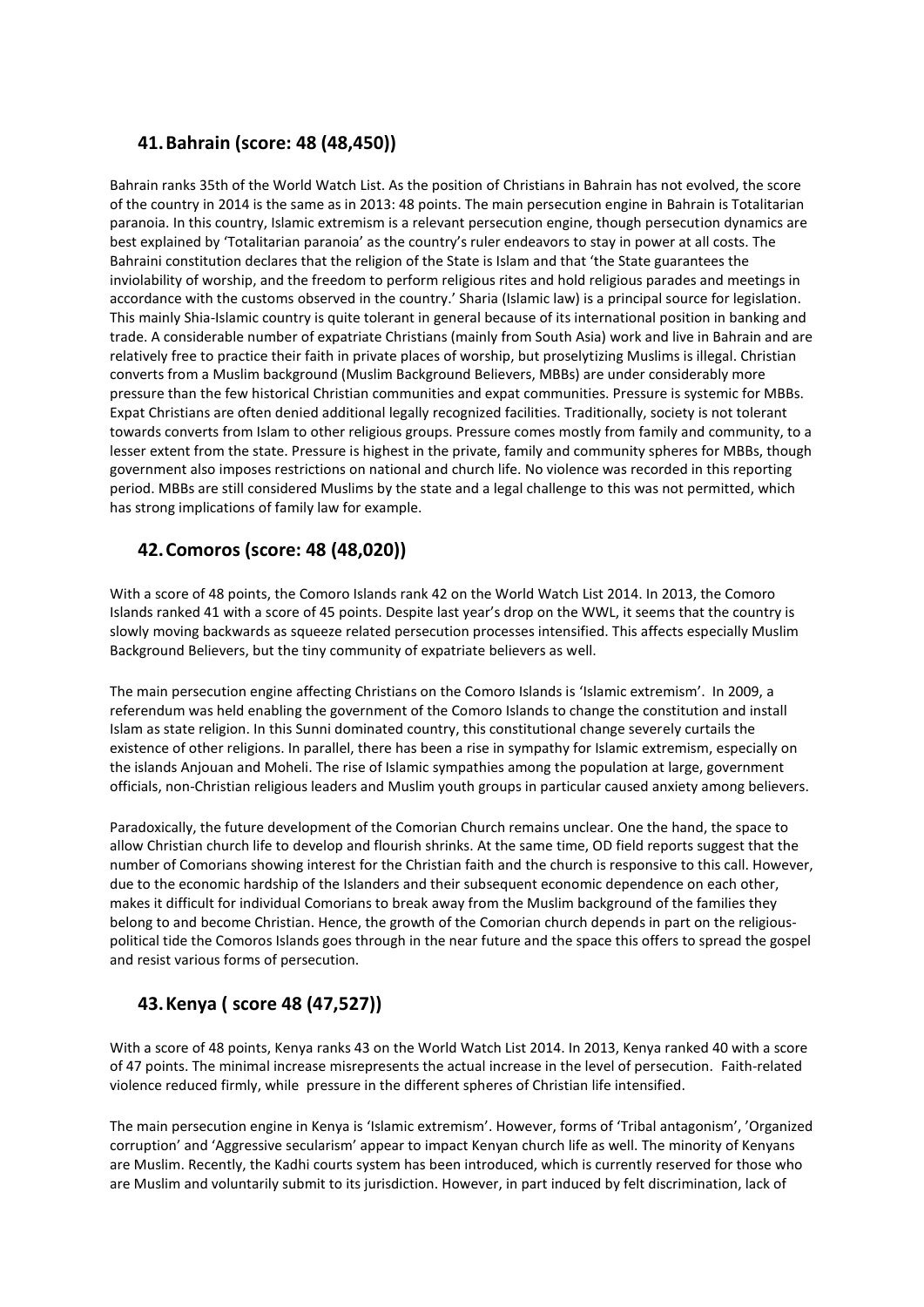development, and extreme levels of unemployment among Muslim youth, and inspired by Islamic Extremism spilling over from Somalia, the Muslim population, primarily located in the coastal areas of Kenya, has begun to respond to perceived disenfranchisement in Kenyan society. Moreover, Muslim politicians, representing Muslim dominated constituencies have an agenda to eliminate the church from these areas.

The future of the Kenyan church appears precarious. On the one hand, the church faces intensifying levels of persecution. The government posture against religious institutions is not positive. Moreover, Muslim attitudes and targeted violence against Christians are not positive either. Also, Christians have a negative view of Muslims . This negative view escalated after the recent attack on a shopping centre in Nairobi, by the Muslim extremist group al-Shabaab. Additionally, there is a complicated relationship between the leaders of the Christian and Muslim community. On the other hand, the willingness to cooperate amongst the churches is high. Therefore, it remains to be seen how the church will engage constructively with the pressure it faces.

#### **44.Morocco (score: 47 (47,452))**

Morocco gets 47 points on the World Watch List 2014, the same score as the World Watch List 2013. Islamic extremism is the main persecution dynamic in Morocco, and even more so since the government is led by an Islamic party. The revolutionary wave that went through North Africa and the Middle East known as the Arab Spring has also flooded Morocco. In the case of Morocco, the protests did not bring the monarchy to an end, but King Mohammed VI had to adopt a number of reforms in order to restore social peace and satisfy the demands of the Islamists. Victims of persecution are mainly Muslim Background Believers (MBBs), though the same restrictions apply to the small historical Catholic and expat communities in the country. In this Muslim majority country, persecution dynamics are comparable to the neighbouring Maghreb countries. Pressures seem to have increased, particularly in the community sphere. It is also increasingly difficult for foreign workers to enter the country. In this reporting period, few violent incidents against Christians were recorded. Compared to previous years, the situation of Christians in Morocco has not changed much. Without doubt, the most important change affecting the Church is the arrival of the Islamist party in government. Islamist forces are becoming more visible in the country. Many Christians are pessimistic about the future, with the Islamist party and other Islamist movements rapidly gaining influence in the country.

## **45.Tajikistan (score 47 (47,155))**

The persecution engines affecting Christians in Tajikistan are 'Islamic extremism' (main engine) and to a lesser extent 'Communist oppression'. There is Islamic extremism, especially in the eastern part of the country (Gorno-Badakhshan). So far, its effect on Christians is limited. Islamic extremists are fought by the government. But societal control is strictly exerted on converts. For converts the strongest persecution comes from family, friends and community. This is why Christians from a Muslim background (Muslim Background Believers (MBBs)) face additional pressure. They will take every precaution not to be discovered.

Though 'Communist oppression' might not be the exact term to describe what is going on in Tajikistan it at least describes the means or the mechanisms with which governmental control is exercised. This control is put on individuals and groups not for Islamic-extremist motives, but rather out of a desire to protect the existing authorities. The ruling elite under President Rahmon, who took over power in 1992 and therefore was trained in Soviet times, will do everything to stay in power. Part and parcel of this approach is that all social and religious groups have to be state-controlled. Christians denying this claim will come into the focus of authorities. Although the Communist era in Tajikistan ended with the collapse of the Soviet Union, the legacy of the Communist religious bureaucracy remains. For example, religious groups in the country must register under the Committee on Religious Affairs under the Council of Ministers. Those religious groups that do not register are considered illegal. During the Communist era, religious groups similarly could only exist if they were approved by the State. As the personality cult around president Rahmon is not comparable to that of the neighboring countries, it is not justified to call the engine 'Totalitarian paranoia'.

Christians are heavily affected by persecution in the church sphere. No church has been able to register and even if churches are able to meet and conduct services, they always face monitoring and their meetings can be interrupted and believers interrogated. A law introduced in 2011 restricts the work among youths. Another law introduced in July 2012 prohibits Tajik citizens from going abroad in order to receive religious education,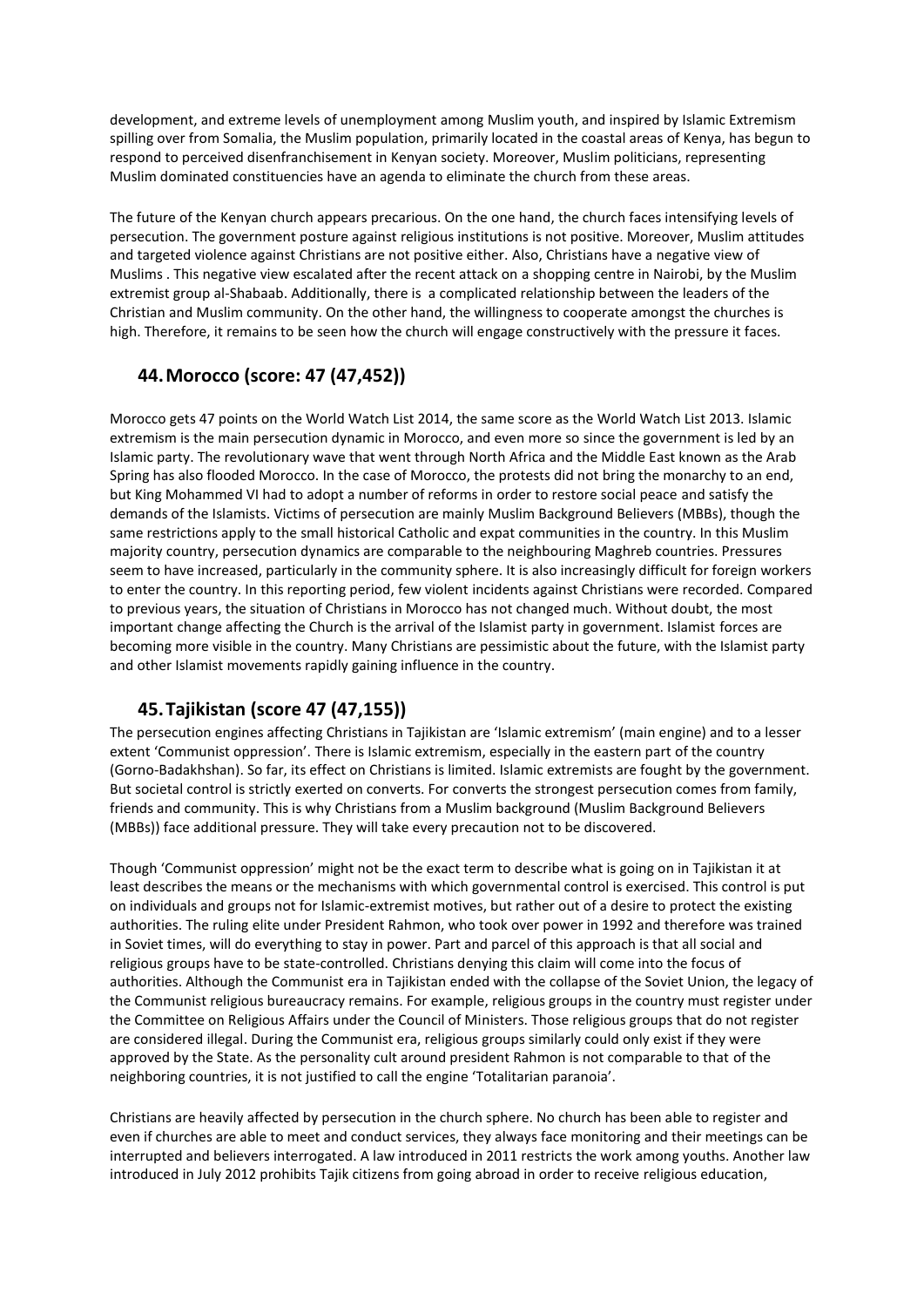preach and teach religious doctrines or to establish ties with foreign religious organizations. Though this law is aimed at every religion, including minority Muslim groups, Christians are greatly affected by it. There is no domestic Bible school or religious training center in the country. Any learning course on local or church level must be reported to the local authorities.

Due to another law introduced in 2011, one can be punished and fined for owning, printing or importing religious material. According to a report by Forum 18, at least six Christians were fined since Summer 2013. Another special feature is that believers are forced to pay for expert analyses which are necessary for proving the legality of religious material. These fees are prohibitively high, and they add up to the fines.

#### **46.Djibouti (score 46 (46,198))**

Djibouti is a small Muslim country with a good geographical location along the Gulf of Aden. With a score of 46 points Djibouti ranks 46 on the World Watch List 2014. In 2013, Djibouti ranked 43 with a score of 44 points. The slight increase in reported violence contributed to an increased total score. However, it appears that the position of Christians in Djibouti, in particular non-traditional protestant Christian communities, members of orthodox churches and Muslim background believers has been relatively stable. This could be attributed to the perception among the ruling elite that their position is relatively secure, despite of the relative instability in surrounding countries.

'Islamic extremism' and 'Totalitarian paranoia' are the main persecution engines in Djibouti. Approximately 95 per cent of the Djiboutian population is Sunni Muslim. While expatriate Christians, Orthodox Christians originating from Ethiopia, and local Christian background believers hardly experience any restrictions to practice their faith, Muslim Background Believers (MBBs) face pressure within the family and the community sphere. Although religious freedom is guaranteed in the constitution, the government attempts to control religious groups including Christians. Subsequently, the general attitude towards Christians and other non-Muslim minorities is at least equally negative. Subsequently, the main drivers underpinning this persecution engine are officials aligned to the Djiboutian government.

The current government controls the country firmly. Due to their relationship with Western nations, the Djiboutian government, might not want unnecessary curtail the life of Christians. Nevertheless, if Western influence diminishes - for example due to a withdrawal of a Western presence - the position of Christians in general and MBBs in particular might weaken. Moreover, it remains to be seen if and how Djibouti is able to constructively resist Islamic extremist influences.

#### **47.Indonesia (score: 46 (46,144))**

The persecution engines affecting Christians in Indonesia are 'Islamic extremism' (main engine), and to a lesser extent 'Other religious militancy' and 'Organized corruption'. Generally, it is not the federal government persecuting Christians, but Muslim extremist groups. Though they do not have a strong political representation, their influence is large as they take to the streets and make and steer public opinion. There are a significant number of radical Islam organizations operating in this country such as Hizbut-Tahrir Indonesia, the Islamic Defender Front (FPI) and the Islamic Front (FUI). These organizations have used strict and exclusive religious interpretations to justify the implementation of Shariah law and the infringement of the rights of religious minorities. When it comes to church closures, it is mostly the local or regional government giving in to pressure, rather than the national government, whose apathy on the increasing rights violations of religious minorities has created a degree of anger and frustration among the marginalized. The closure of GKI Yasmin Church in Bogor is maybe the best example of this. Despite a Supreme Court ruling, neither the mayor nor the national government was able or willing to enforce the believers' right to worship. Other churches in this region may share the same fate. Indonesia is a religiously diverse country, the Island of Bali being predominantly Hindu. Once Hindus turn to the Christian faith, they will find themselves under high pressure from family, friends and neighbors to return to "the right faith".

The church sphere reflects the high diversity of the country and the fact that the majority of Christians can celebrate services undisturbed. But the score blurs somewhat the fact that churches need a permit to be allowed to worship, which in certain areas is difficult to obtain. Based on the revised Joint Ministerial Decree in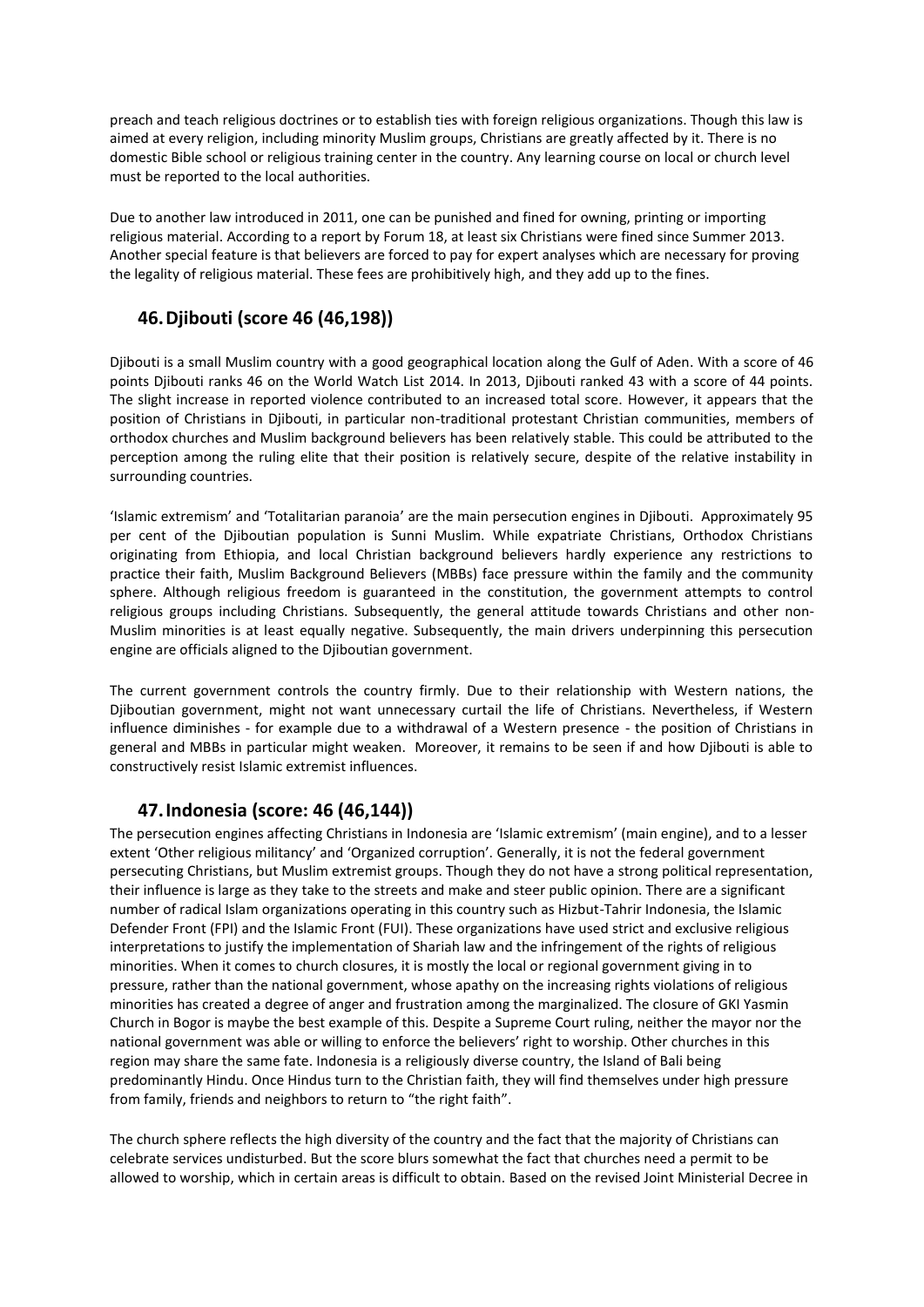2006, a church can operate if it has at least 90 members, gets the consent from 60 neighbors of other faiths, approval from the regency chief and the inter-faith harmony forum. However, the law does not work well in practice. Many churches find the permit extremely hard to obtain, even if they have met all the necessary requirements. In strong Muslim areas in particular, getting permission is a long and cumbersome process. In contrast, Muslims can generally easily build mosques. Even if a church has a permit, the local regency can easily revoke it.

The level of violence against Christians is quite high, especially if it is compared with other countries in the South East Asian region. More than 10 churches were attacked or closed down, others remain sealed, the GKI Yasmin Church in Bogor, West Java even despite a ruling of the Supreme Court, allowing its service. Christians were detained on false charges of proselytizing and blasphemy. Often Muslim Background Believers (MBBs), once discovered, face physical abuse and sometimes they and their families have to flee their place of living and relocate elsewhere.

#### **48.Bangladesh (score: 46 (45,777))**

The persecution engines affecting Christians in Bangladesh are 'Islamic extremism' (main engine) and to a lesser extent 'Totalitarian paranoia'. Bangladesh is a secular country and its constitution gives freedom to all religions to practice their own faith. The country does not have blasphemy laws or an anti-conversion bill, but Islamic extremist groups try to push the government to modify the constitution. Among others, they demand to establish the Sharia Islamic law, so that it becomes visible that the country belongs to the "House of Islam". These Islamic groups use political means as strikes and rallies, and block infrastructure and kill people. Imams and local influential Muslims are in the frontline to persecute Christian believers, especially converts. Another driver of persecution is family and neighbors.

Despite the fact that Bangladesh has a secular government, it is officially an Islamic state. This is also reflected in the country's constitution. Churches, especially house churches where Muslim Background Believers meet, prefer not to display any Christian symbols in order to avoid being recognized. Sometimes, even neighbours of historic or mainline churches face opposition and restrictions in putting up a cross or other religious symbols. Persecution is mainly targeted at MBBs as is reflected in the private, family and community sphere. Conversion is not forbidden by law, but pressure to recant the Christian faith will be exerted by family, friends and neighbors. There were also several reports that Christians had to give up their shops or other businesses due to the pressure by the Muslim majority. Children of converts face discrimination from teachers and co-students in schools, converts themselves are isolated from their family frequently and registration of converts` children is a problem as in most cases they are automatically registered as Muslims. Persecution in Bangladesh usually is not very violent. But in July 2013, Pastor Arun Kanti Chakma was killed in Khagrachori. At least five churches and two Bible literacy schools were destroyed, damaged or closed. Sometimes believers are detained or abducted and physical violence occurs more often. In several cases, Christian women and girls have been raped and converts face the additional danger of forced marriages. Sometimes new believers are just kicked out of their house by their family.

## **49.Tanzania (score 46 (45,757))**

With a score of 46 points, Tanzania ranks 49 on the world watch list 2014. In 2013, Tanzania entered the list with a score of 55 points. This year, the position of Christians appears to have improved. In general, this applies not only to Muslim Background Believers but members of the other church types as well.

At present, the main persecution engine affecting Christians in Tanzania is 'Islamic extremism'. Although the majority of Tanzania's population is Christian, recent years showed an increase of political Islam, initially at the Zanzibar Archipelago – a group of islands belonging to Tanzania. The Islamist separatist group called the Association for Islamic Mobilization and Propagation (UAMSHO) uses Zanzibar as a springboard to further the Islamic Agenda in Tanzania and the coastal zones in particular in order to establish a new Muslim state.

The idea of a new Islamic state gains popularity among Muslims even on the mainland. Currently, a constitutional review process –which includes the position of the Islam in Tanzania, is underway. Within this